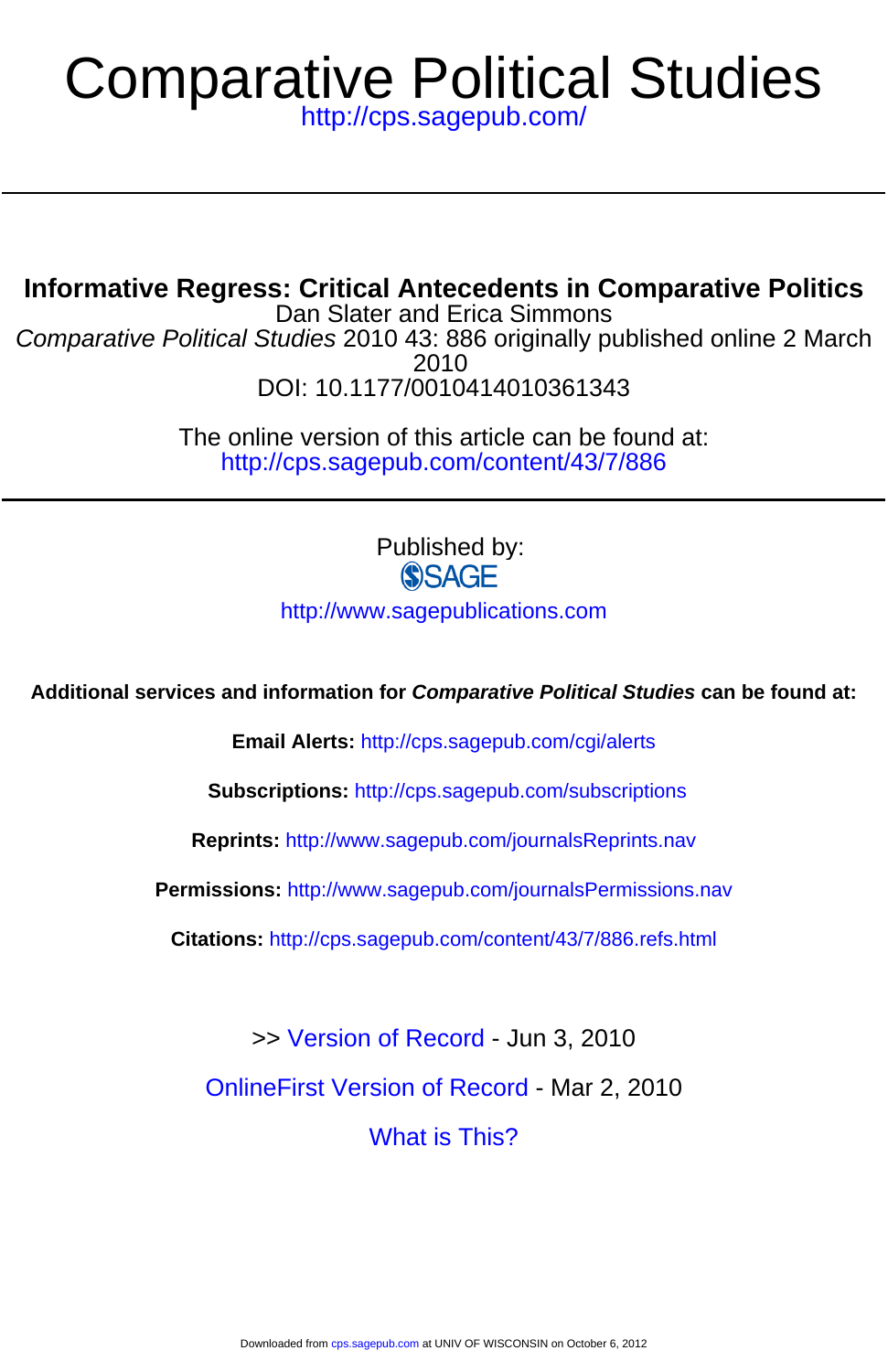# **Informative Regress: Critical Antecedents in Comparative Politics**

Comparative Political Studies 43(7) 886–917 © The Author(s) 2010 Reprints and permission: http://www. sagepub.com/journalsPermissions.nav DOI: 10.1177/0010414010361343 http://cps.sagepub.com



## Dan Slater<sup>1</sup> and Erica Simmons<sup>1</sup>

#### **Abstract**

How can political scientists best uncover historical causation without committing infinite regress? This article introduces a revised framework for historical analysis that can help systematically capture the deepest causal factors in political development. It improves on the familiar "critical juncture" framework by specifying the precise causal or noncausal status of the "antecedent conditions" preceding critical junctures. After disaggregating antecedent conditions into four logical types, the authors argue that scholars should be especially mindful of critical antecedents: factors or conditions preceding a critical juncture that combine in a causal sequence with factors operating during that juncture to produce divergent outcomes. Through analytic reviews of a wide array of major works, the authors illustrate how critical antecedents can clarify causal claims and enhance knowledge accumulation in comparative politics.

#### **Keywords**

comparative historical analysis, historical causation, critical junctures, antecedent conditions, qualitative methods, political development

More slowly and less surely than some of its sister disciplines, political science has been undergoing a "historic turn."1 Political scientists increasingly recognize that our biggest "why" questions cannot be adequately answered

University of Chicago, Chicago, IL

**Corresponding Author:**

Dan Slater, University of Chicago, Department of Political Science, Chicago, IL 60637 Email: slater@uchicago.edu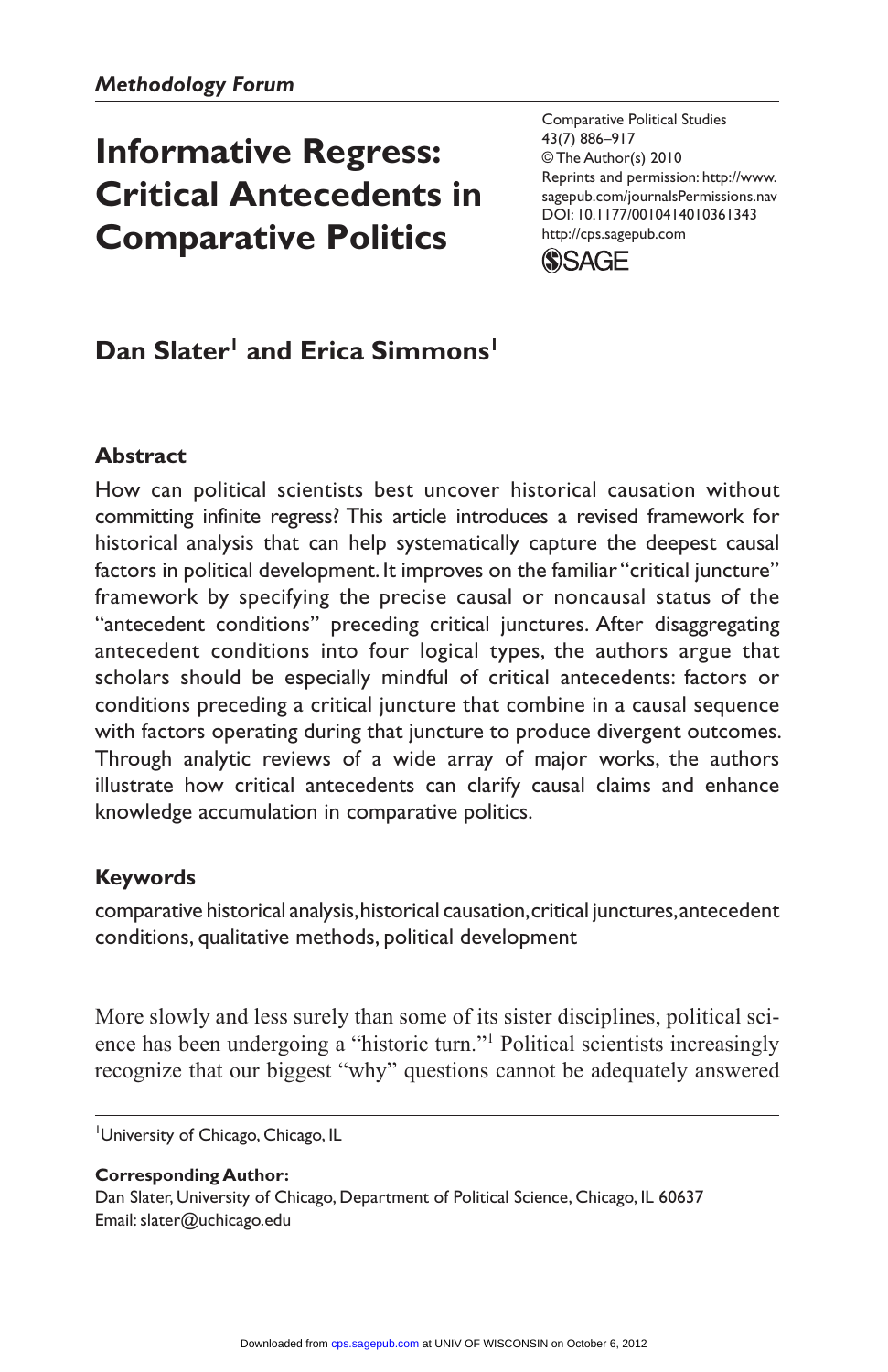without careful attention to the question of "when." The historic turn is thus not strictly a descriptive turn. It entails a broadened array of approaches to political causation.2

With its empirical roots in the political histories of specific places, the subfield of comparative politics has been at the forefront of this disciplinary shift. Critics of historically oriented comparative politics often lament the inferential inefficiencies produced by excessive delving into historical details and context. In contrast, we argue that historical arguments in comparative politics often suffer from *too little* attention to history. Causal inference and knowledge accumulation can be hindered when scholars truncate their causal analysis at a "critical juncture" (Collier & Collier, 1991; Lipset & Rokkan, 1967/1990), or a specific point in history when cases began to diverge in pathdependent ways.

Temporal truncation is not our only concern, however. Even when scholars pay considerable, careful attention to conditions preceding a critical juncture, they struggle to specify in a systematic and transparent way whether these "antecedent conditions" are causally significant. Our first task in this article is to disaggregate such antecedents into four logical types to facilitate the clarification of their causal or noncausal status.

This conceptual exercise paves the way for our primary argument. In many instances, factors or conditions preceding a critical juncture combine in a causal sequence with factors during a critical juncture to produce divergent long-term outcomes. These *critical antecedents* shape the choices and changes that emerge during critical junctures in causally significant ways. Yet we currently lack a concept capturing these deepest causal forces in political development. Much as Kathleen Thelen (2003) has urged scholars to pay more attention to the "mechanisms of reproduction" that make historical pathways persist *after* a critical juncture, we call for more systematic attention to what happens *before* a critical juncture. Our point is not that critical junctures are not indeed critical. It is that not everything that is causally critical takes place at the critical juncture. Our purpose is to repair the critical juncture framework, not reject it.<sup>3</sup>

These methodological repairs promise a substantial substantive payoff. In the sections to follow, we elaborate the tangible benefits of incorporating critical antecedents into comparative research through analytical reviews of a wide range of classic historically oriented works. Incorporating critical antecedents helps uncover and clarify the powerful yet underspecified importance of long-term causal factors in these leading works. These critical antecedents hold considerable theoretical relevance for some of the most vibrant research agendas in our discipline (e.g., contentious politics,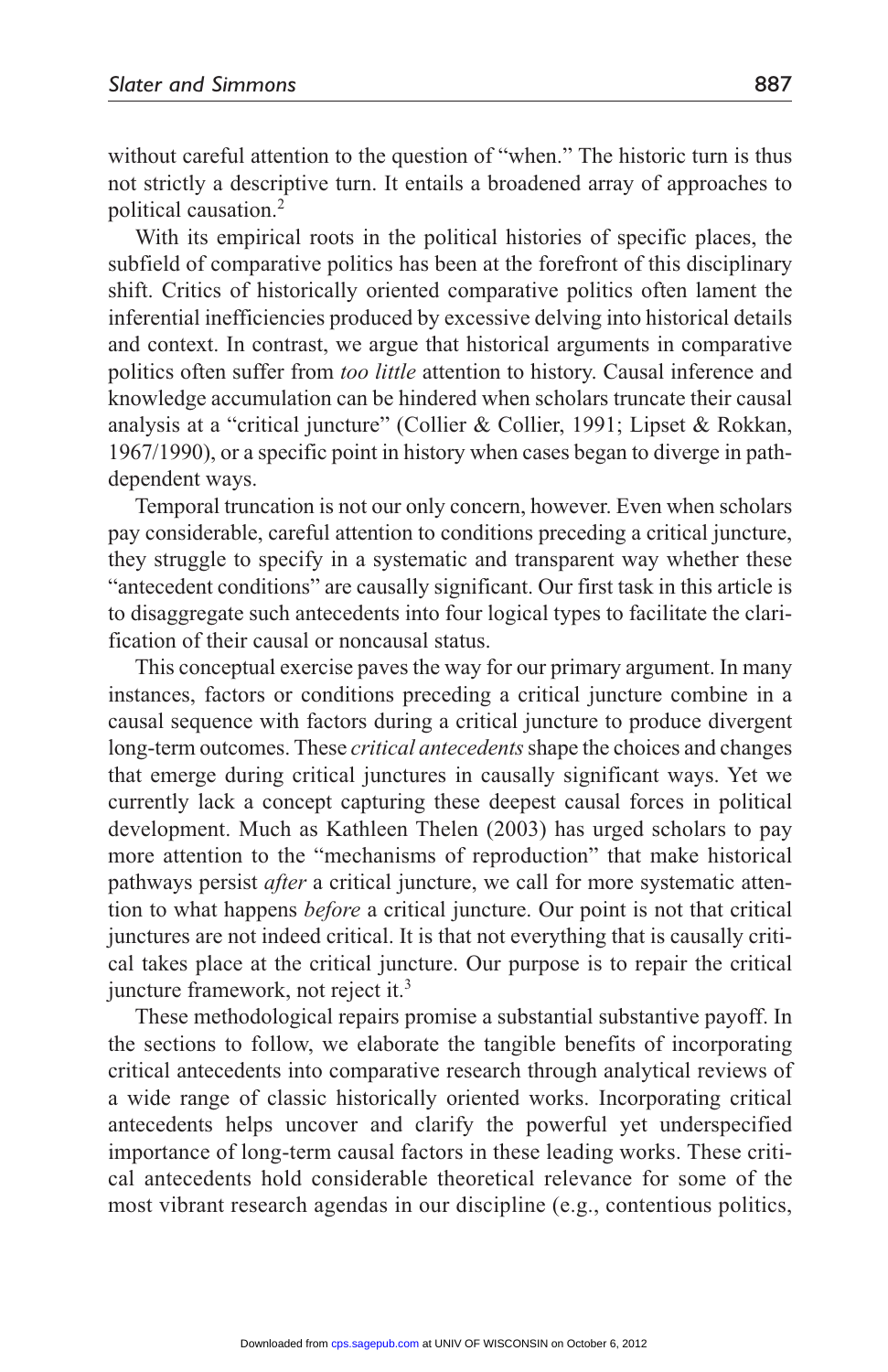democratization, party formation, nation building, and ethnic violence). Closer attention to critical antecedents can enhance knowledge accumulation on these vital political topics in comparative politics by (a) transcending debates over the timing of causal processes, (b) uncovering important points of agreement in otherwise contradictory causal arguments, and (c) establishing a more realistic basis for controlled comparisons in a political world where "natural experiments" are few and far between.

### **Informative Versus Infinite Regress: What's Critical Before a Critical Juncture?**

One of the first and worst inferential pitfalls social scientists are enjoined to avoid is "infinite regress." Every cause has a cause in its own right. To inquire into the causes of causes is to step on a slippery slope, which threatens to hurtle a scholar back in time to Marc Antony's fateful distraction from battle by Cleopatra's exquisitely sculpted nose. Infinite regress is clearly a logical problem in causal inference. But the real problem in historically oriented social science is not infinite regress but unsystematic regress. When conducted systematically, historical regress can prove informative rather than infinite.

How can historical regress be conducted systematically? Paul Pierson (2004, p. 89) suggests three sensible options. Scholars can break their causal chains (a) "at 'critical junctures' that mark a point at which their cases begin to diverge in significant ways," (b) "at the point where causal connections become difficult to pin down," or (c) "on the basis of the theoretical interests of the analyst." Pierson views the third approach as the "most instructive." But in our view constricting one's historical purview means excluding potential causal variables. Invoking theoretical interests when truncating one's historical analysis is thus as inferentially risky as neglecting to include a relevant control variable in a multivariate regression. Pierson's second option is the most convenient but not the most ambitious. Historically oriented social scientists are precisely in the business of seeking out causal connections that are "difficult to pin down."

Justifiable concerns with post hoc truncation strategies often motivate researchers to use Pierson's first option: truncating one's historical analysis at a critical juncture. Echoing Pierson, we define critical junctures as *periods in history when the presence or absence of a specified causal force pushes multiple cases onto divergent long-term pathways, or pushes a single case onto a new political trajectory that diverges significantly from the old*. We adopt the term *causal force* because it encompasses multiple conceptualizations of causation commonly invoked in the social sciences: that is,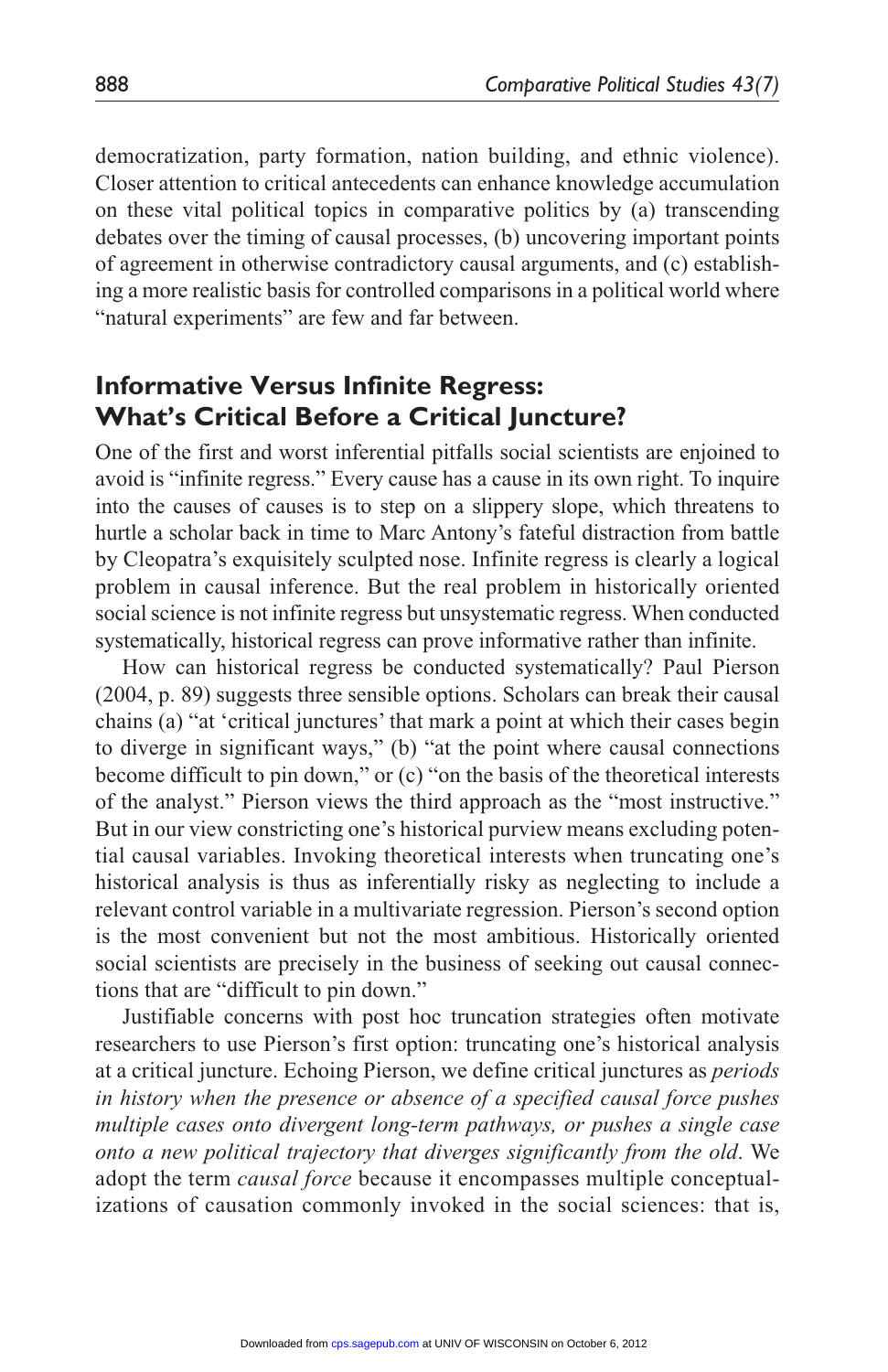independent variables (King, Keohane, & Verba, 1994), causal mechanisms (Tilly, 2001), and transformative events (Sewell, 2005). A major benefit of the critical juncture framework, in our view, is its compatibility with experimental, eventful, and mechanism-based understandings of historical causation.4 One should *truncate* one's causal analysis at a critical juncture, however, only if whatever preceded that juncture was causally unimportant. We submit that this is often—perhaps usually—untrue. Causal factors *preceding* a critical juncture can sequentially combine with causal factors *during* a critical juncture to produce divergent long-term outcomes. Scholars currently lack a concept for this common type of causation. Conditions preceding a critical juncture are typically either ignored or lumped into the capacious category of "antecedent conditions." This leaves potential causal connections unclear or unexplored. Causal inference demands that we clearly differentiate causal from noncausal antecedents.

We see antecedent conditions falling into four logical types. First, antecedent conditions may have nothing to do with a causal process. For those seeking to uncover historical causation, attention to such *descriptive context* sacrifices parsimony without any gain in explanatory leverage. A second possibility is that factors preceding a critical juncture may be directly responsible for the outcome of interest. Antecedent conditions should always be entertained as *rival hypotheses*, especially if we have theoretical priors that they might be causally significant.<sup>5</sup> In a third scenario, antecedent conditions represent *background similarities*. Comparative scholars often spend considerable time explicating these antecedents to justify a paired comparison research design. These ultimately serve as control variables, not causal variables.<sup>6</sup> Antecedent cross-case similarities cannot logically be responsible for cross-case divergence.

This hints at a fourth possibility, which animates this article. Unlike descriptive context, *critical antecedents* help cause the outcome of interest. Unlike rival hypotheses, their causal effect is indirect and combinatory. And unlike background similarities, critical antecedents entail antecedent variation or divergence: across cases in a cross-case analysis or across time in a single case. Critical antecedents can thus be defined as *factors or conditions preceding a critical juncture that combine with causal forces during a critical juncture to produce long-term divergence in outcomes* (see Figure 1). Because a critical antecedent produces the outcome of interest in combination with the causal force or forces operative at the critical juncture, it complements a critical juncture argument. It does not contradict it.

This might seem peculiar to those who think of critical junctures as moments of extraordinary choice and contingency. If critical junctures always involved "unsettled moments of uncommon choice . . . when previous constraints on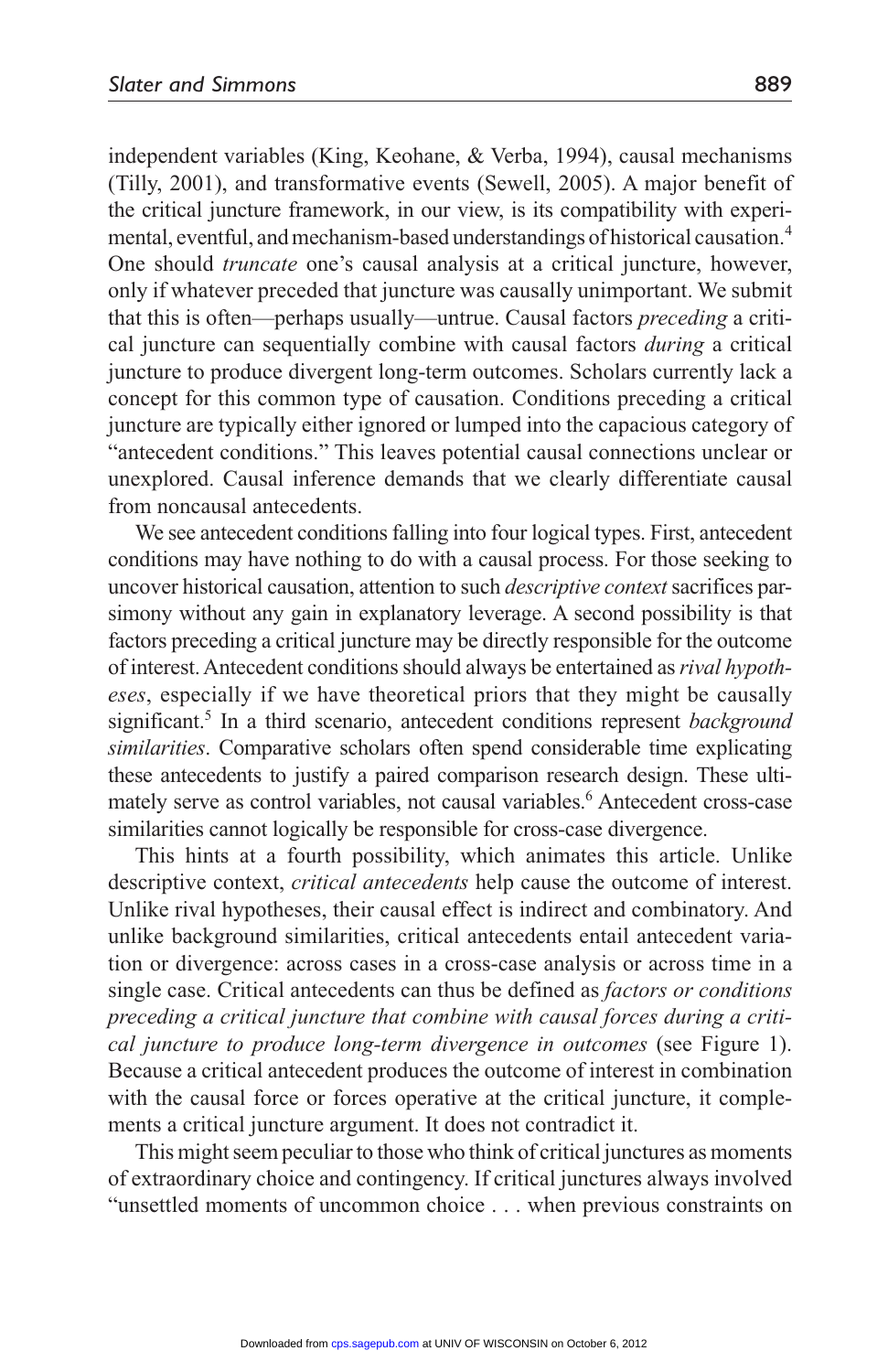

**Figure 1.** Four types of antecedent conditions *Note*: \* These can include independent variables, causal mechanisms, and transformative events.

belief and action erode" (Katznelson, 2003, 277), critical antecedents would hold limited explanatory value. Yet even the most severe crises rarely produce blank slates. Critical junctures are typically moments of expanding agency, not complete contingency. We thus find Pierson's stress on *divergence* more analytically useful than Cappoccia and Kelemen's (2007) emphasis on *contingency* as the defining feature of critical junctures.<sup>7</sup> Adopting a divergence-driven definition proves especially important in comparative politics, where different cases inevitably experience exogenous shocks in distinctive, historically conditioned ways.

How precisely do critical antecedents combine with causal forces operative at a critical juncture? This can occur in at least two ways. In one scenario, critical antecedents are *successive* causes: They exhibit a direct effect on the causal force (e.g., independent variable, causal mechanism, or transformative event) that emerges during the critical juncture. Such "causes of causes" are what methodologists have in mind when they warn about infinite regress, and treating successive causes as critical antecedents indeed flirts with that inferential risk.

Yet the risk is not as great and our tools for distinguishing critical from noncritical successive causes are not as arbitrary as commonly assumed. John Stuart Mill offered a useful rule of thumb nearly a century and a half ago: One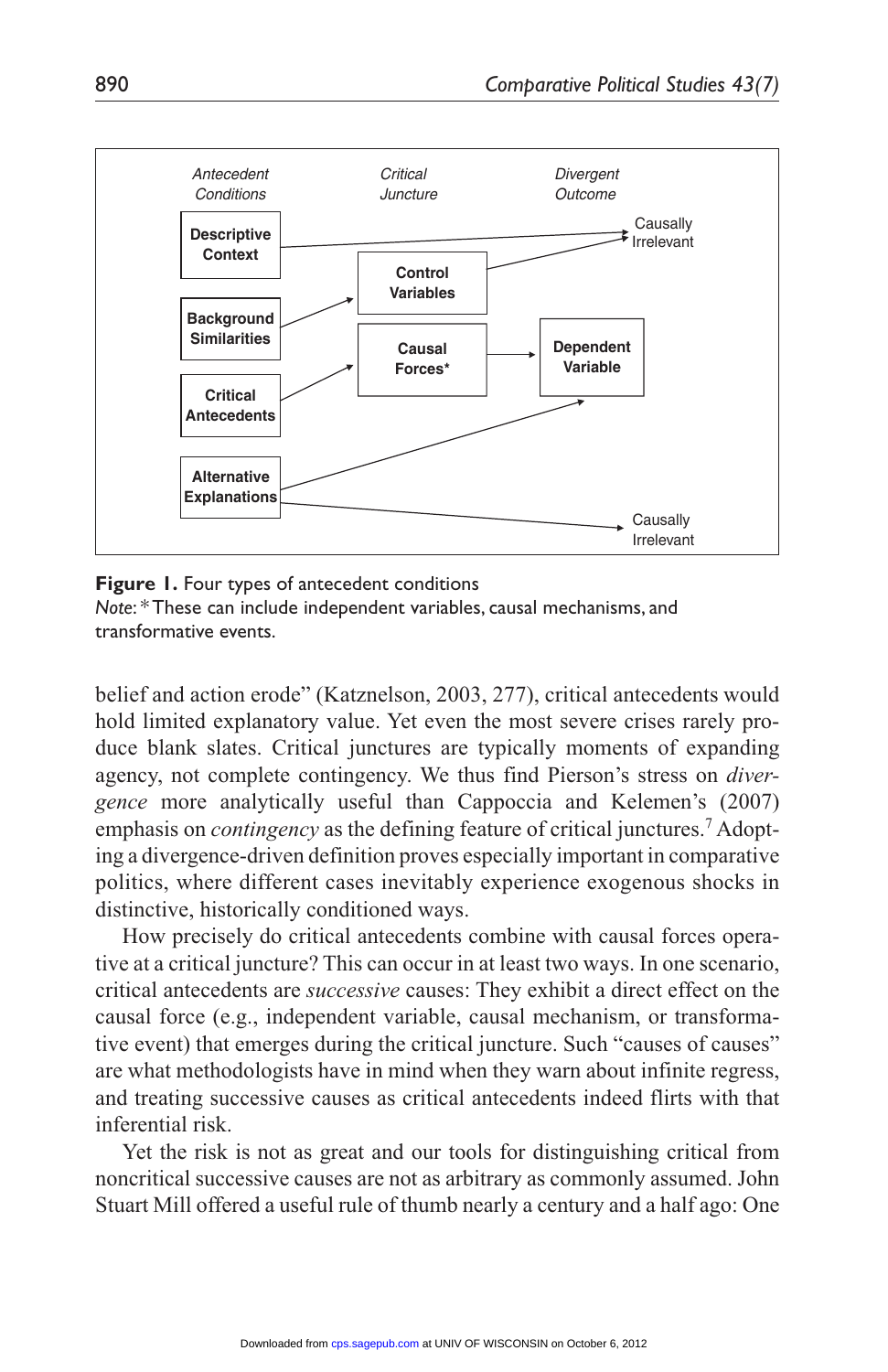should truncate a historical analysis at the point when causes can be "understood without being expressed" (cited in Rigby, 1995, p. 236).<sup>8</sup> So long as scholars limit their attentions to nontrivial causes, this should suffice to avoid infinite regress. Furthermore, the kind of successive causes that lead to infinite regress are usually background similarities, not critical antecedents.<sup>9</sup>

Not all critical antecedents are "causes of causes," however. Even more important in our view are *conditioning* causes. These are conditions that vary before a critical juncture and predispose (but do not predestine) cases to diverge as they ultimately do. This kind of critical antecedent does not produce its causal effect by causing the independent variable to emerge. It does so by helping to determine the differential causal effect of the independent variable across cases when the critical juncture exogenously comes about.

S. H. Rigby captures this idea with the analogy of a glass bottle being shattered by a stone. One could explain this outcome by saying that the bottle broke because the stone struck it or because the bottle was brittle. In Rigby's view—and in ours—there is no methodological imperative to claim that one type of causal factor is more important than the other.<sup>10</sup> "In reality," Rigby (1995) argues, "both of these conditions (the brittleness of the bottle and a stone being thrown at it) were indispensable if the outcome we are seeking to explain (the bottle breaking) was to be brought about" (p. 235).

Crafting combinatory causal arguments is both more tractable and more essential in comparative politics than in the kind of example Rigby offers. It is more tractable because comparativists typically wish to explain divergence in outcomes, not just single outcomes. Background similarities—for example, the similar brittleness of all bottles—can be safely set aside when explaining cross-case divergence. To delve into background similarities such as the brittleness of bottles is to begin to slip down the slope of infinite regress.

Yet societies are not as alike as bottles; not all background conditions are background similarities. When antecedent conditions vary across cases, it becomes essential to examine whether preexisting variation predisposed cases to diverge after the critical juncture as they did. The cases in any historical comparison might have been very different *places* before a critical juncture set them on very different *paths*. They might have *varied* in causal factors of interest before they began to *diverge* in our ultimate outcomes of interest. Distinguishing critical antecedents from descriptive context, background similarities, and rival hypotheses helps uncover and specify the causal importance of some (but not all) antecedent conditions in a critical juncture argument.

The following analytic reviews show that critical antecedents matter not only in methodological principle but also in research practice. Through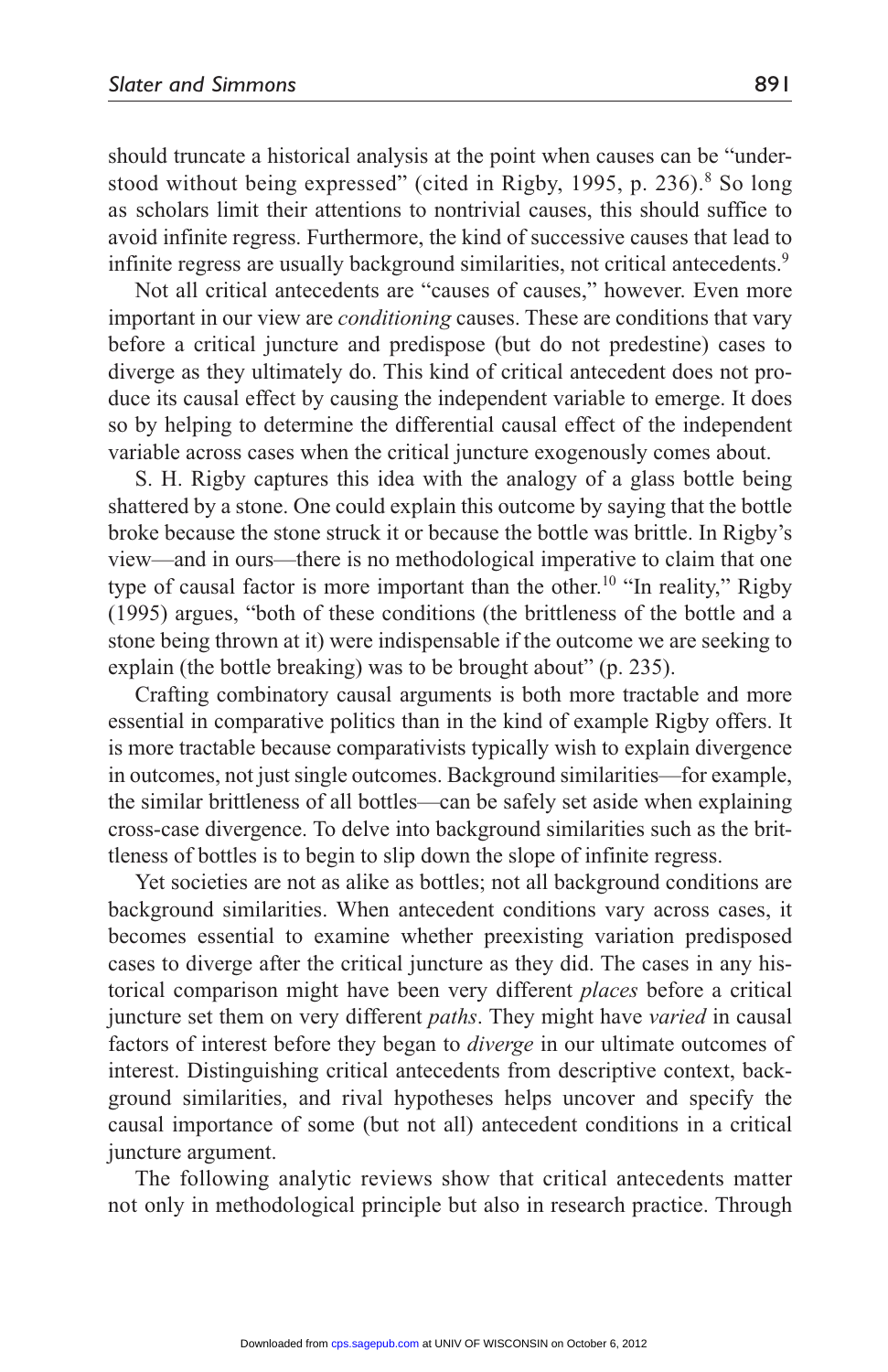reviews of works by Doug McAdam, Anna Grzymala-Busse, and Mounira Charrad, we show how antecedent conditions in a critical juncture argument can possess causal significance. After showing how causation can indeed be antecedent, we review canonical works by Ruth Berins Collier and David Collier, Gregory Luebbert, and Stathis Kalyvas to illustrate how antecedent conditions can indeed be causal. Finally, our analytic reviews of literatures on Central American democratization, ethnic violence in India, and racial politics in Brazil and South Africa elaborate how entire research agendas can be enhanced by more systematic attention to critical antecedents in comparative politics.

### **Establishing the Concept: How Causation Can Be Antecedent**

Critical antecedents are more of a silence than an absence in historically oriented comparative politics. In this section we illustrate how causal factors can precede a critical juncture by discussing three scholars who—like Moliere's Monsieur Jourdain speaking prose his entire life—employ critical antecedents in their causal arguments without naming them such. Given the causal significance of factors and conditions preceding critical junctures in works by McAdam (1982), Grzymala-Busse (2002), and Charrad (2001), it should be evident that social scientists require a concept systematically capturing and conveying these causal forces.

McAdam (1982) is particularly noteworthy in this regard. Like other scholars, McAdam sees the *Brown v. Board* case in 1954 and the Montgomery Bus Boycotts in 1955-1956 as "watershed" moments in the emergence of the American civil rights movement (McAdam, 1982, p. 3). He goes beyond existing work in specifying the causal factors that these events helped unleash during this critical juncture. McAdam looks to political opportunities, organizational resources, and processes of cognitive liberation to explain the emergence of Black insurgency. Yet McAdam does not remain confined to the critical juncture when these three causal forces emerged and combined. One cannot adequately comprehend why Black politics changed paths without understanding a deeper, antecedent cause: the long-term decline of the cotton economy in the South (see Figure 2).

Cotton's decline had multiple indirect, combinatory causal effects on the civil rights movement. It weakened North–South elite alliances, lowered the risks of organizing, and drove Blacks north. The move into cities increased Blacks' organizing capacity. This increased political leverage combined with the erosion of consensus among White elites and "triggered a growing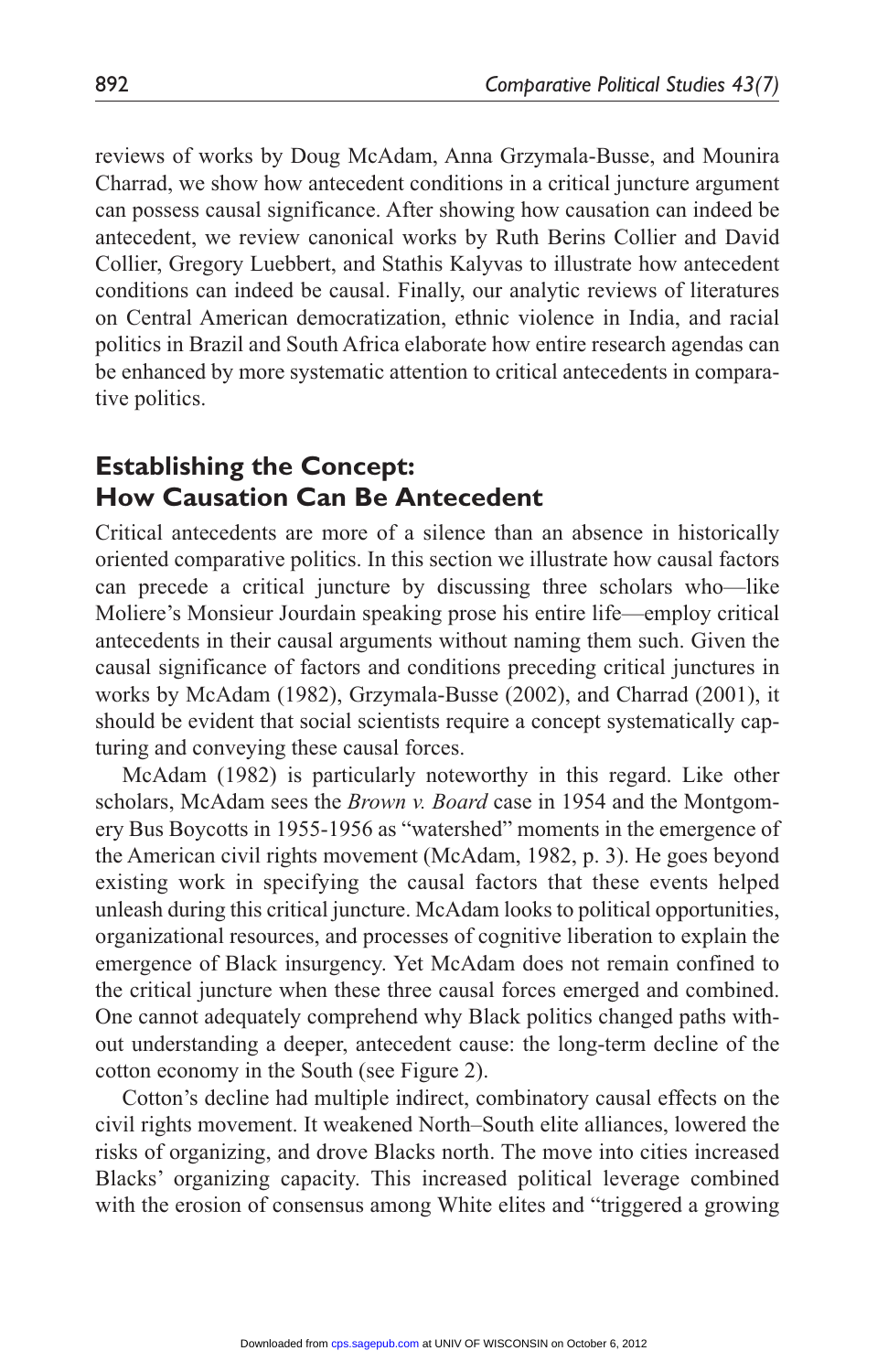

**Figure 2.** McAdam on King Cotton and Black insurgency

sense of political efficacy among certain segments of the black community" (McAdam, 1982, 110).

Socioeconomic change shaped the causal forces that motored the civil rights movement. The collapse of "King Cotton" was a successive cause, causing political opportunities to change, resources to be mobilized, and cognitive shifts to occur. Cotton's decline is thus an additive rather than an alternative explanation for Black insurgency. Far from detracting from the causal importance of political opportunities, mobilizing resources, and cognitive liberation, cotton's long-term decline is the key that opens that explanatory door. The collapse of cotton may be a "cause of a cause," but McAdam's analysis of it unveils a nontrivial cause that can potentially be applied in other settings. It is informative rather than infinite regress.

In a very different part of the world and on a very different topic, Grzymala-Busse (2002) posits a subtly different type of critical antecedent: what we call a conditioning cause (see Figure 3). Her analysis is animated by the puzzling regeneration of some but not all communist parties in East-Central Europe. Variation in the post-1989 success of the Czech, Slovak, Polish, and Hungarian communist parties is best explained, she argues, by variation in the resources possessed and strategies pursued by party elites. Preexisting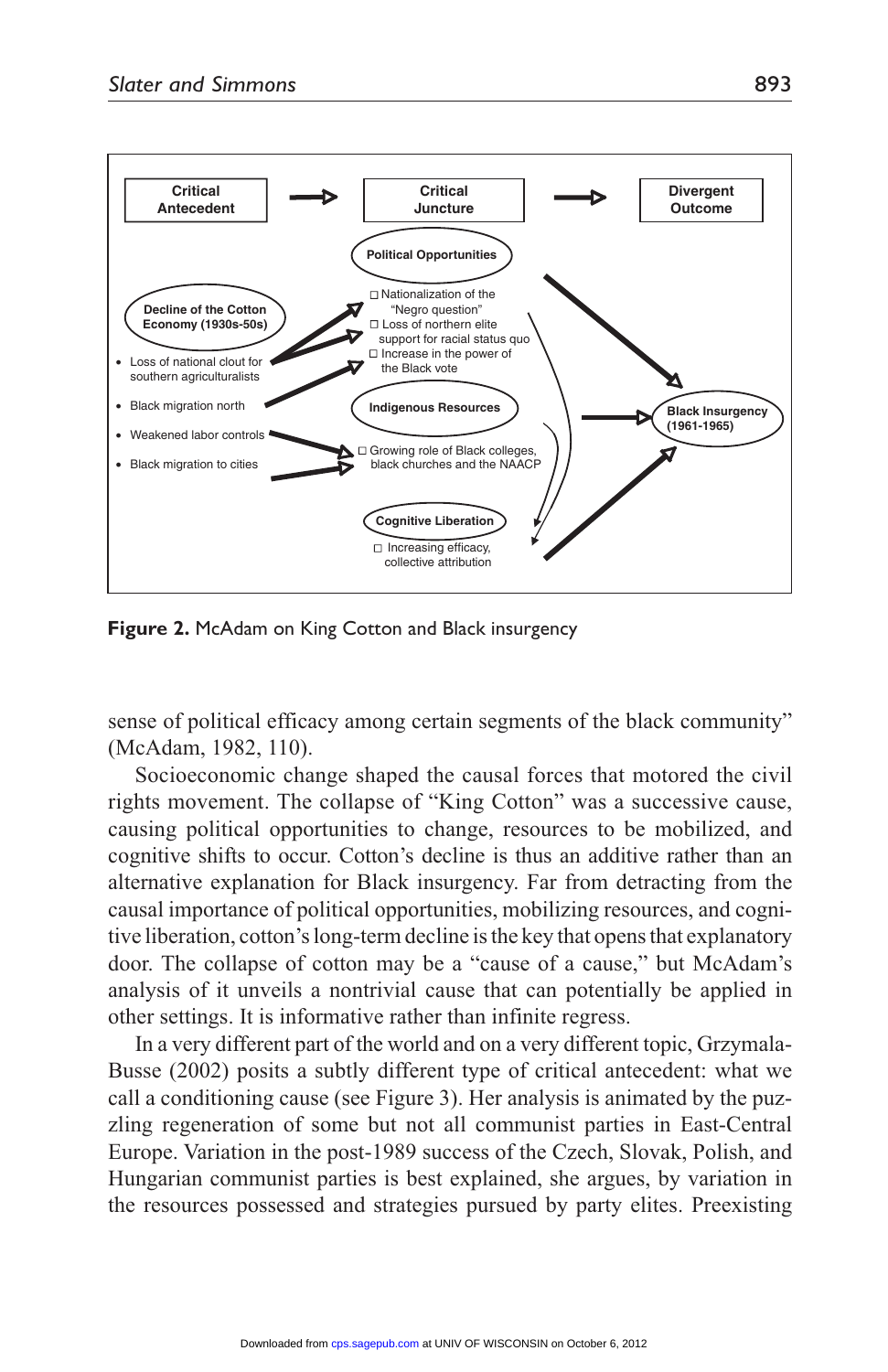

**Figure 3.** Grzymala-Busse on Communist Party regeneration

variation in elite resources determined the degree to which party leaders were able to implement the rapid and decisive organizational transformation necessary for resurgence.

The window for party transformation, from 1989-1991, serves as the critical juncture. If parties missed this opening, they would not have a second chance to change their stripes. Yet Grzymala-Busse (2002) looks *before* the critical juncture to explain *subsequent* party trajectories. At communism's collapse, each party had a different menu of choices available to it. The elite skills and "usable pasts" critical to transformation "did not emerge during the transition or in the months preceding it, but in decades-long practices of the communist parties" (p. 5). In Poland and Hungary but not in Czechoslovakia, longstanding practices of recruitment and advancement, policy reform, and negotiation with oppositionists "gave rise to a cohort of skilled and experienced politicians . . . with the ability to reinvent the communist parties when the regime collapsed" (pp. 5-6).

As with McAdam, critical antecedents work in tandem with the causal forces at the critical juncture in Grzymala-Busse's analysis. One cannot explain divergence in party regeneration without understanding elite strategies during the critical juncture. Yet neither can one explain cross-case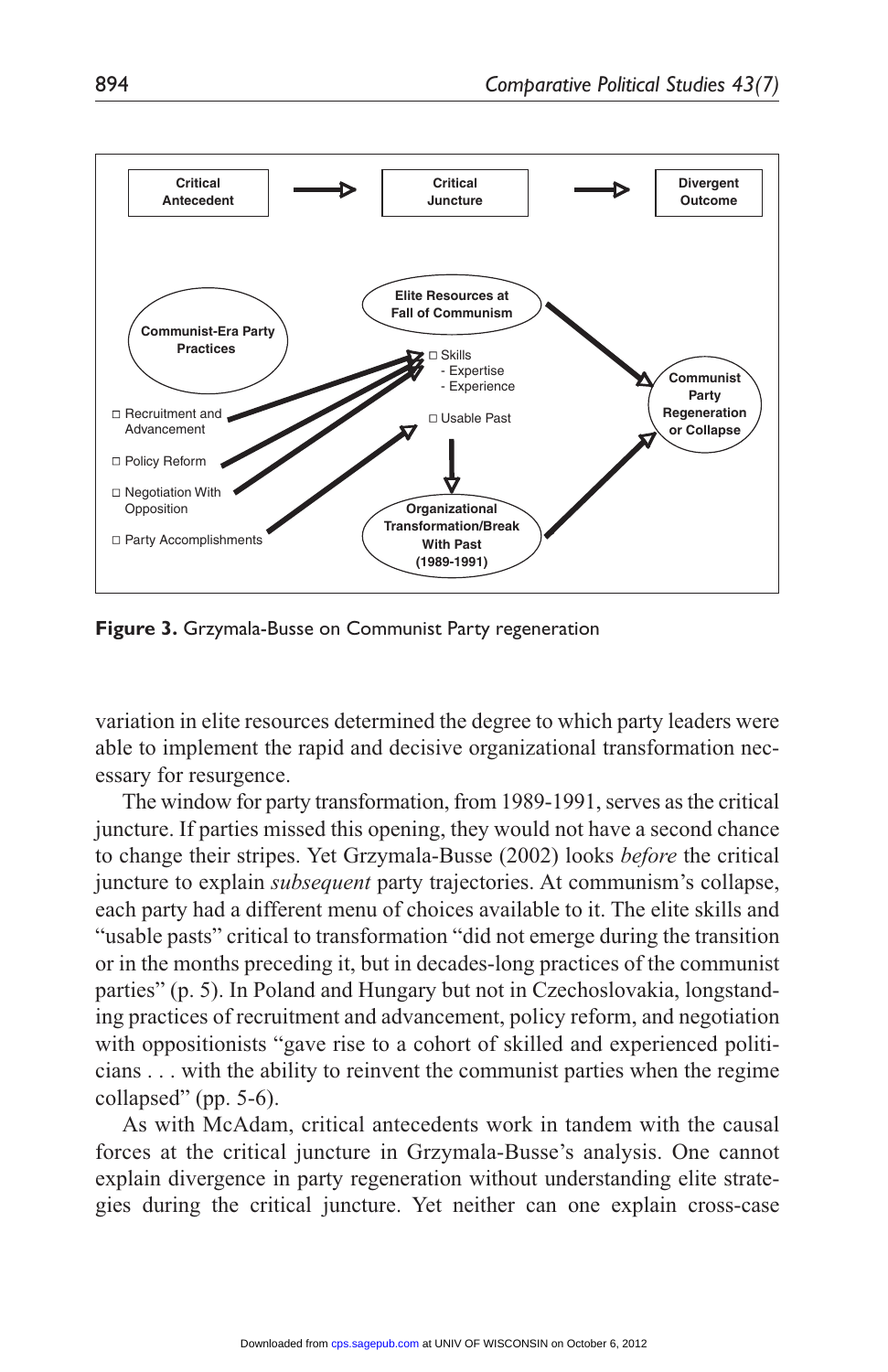variation in those strategies, nor in these parties' ongoing divergent capacity to gain public support, without recognizing preexisting variation in their elite resources and skills. Preexisting elite resources influenced the divergent directions that party transformation would take but did not directly cause the transformation in the sense that cotton's decline directly caused political opportunities and organizational resources to shift in McAdam's work. They are thus a conditioning cause.

A third example of unspecified critical antecedents is provided by Charrad (2001). Her central puzzle is why women in contemporary Tunisia enjoy greater legal protections than their counterparts in Morocco and Algeria. Like McAdam and Grzymala-Busse, Charrad begins by tracing divergence to events transpiring and factors emerging during a critical juncture. In the North African context, the generator of change or stasis in women's legal status came with decisions by postcolonial governments on whether and how to amend family laws during "the crucial period of independence" (p. 6). Because these initial policy choices had path-dependent consequences in the form of divergent legal regimes across the Maghrib, their moment of (non) implementation was a critical juncture.

Charrad (2001) portrays these choices as highly consequential, but not highly contingent. "Long-term structural forces and short-term political strategies . . . made reform in the aftermath of independence highly unlikely in Morocco, first uncertain then improbable in Algeria, and possible in Tunisia" (p. 145). Her explanation centers on political leaders' dependence on kin groups for support (see Figure 4). Leaders reformed statutes on polygamy, divorce, and inheritance only when they were autonomous from provincial "republics of cousins" (Tunisia). When kin groups provided coalitional support, legal reforms proved politically undesirable (Morocco) or intractable (Algeria).

Yet as the bulk of Charrad's (2001) study details, state autonomy from kin groups has long diverged across the Maghrib.11 Even in precolonial times, it was only in Tunisia where a relatively powerful state faced little pressure to negotiate with kin groups. Charrad traces the continuity in this critical antecedent through the French period, showing how persistent patterns of state–society relations more severely constrained choices on gender policy in Morocco and Algeria than in Tunisia. In sum, "long-term historical trajectories set the stage" for postcolonial choices, "[*b*]*ut they set a different stage in each country* [italics added]" (p. 234). One could imagine Grzymala-Busse using the same language in her discussion of Eastern European communist parties—her cases were different *places* before exogenous events at a critical juncture (i.e., the collapse of the Soviet bloc for Grzymala-Busse and the collapse of colonialism for Charrad) set them on different posttransition *paths*.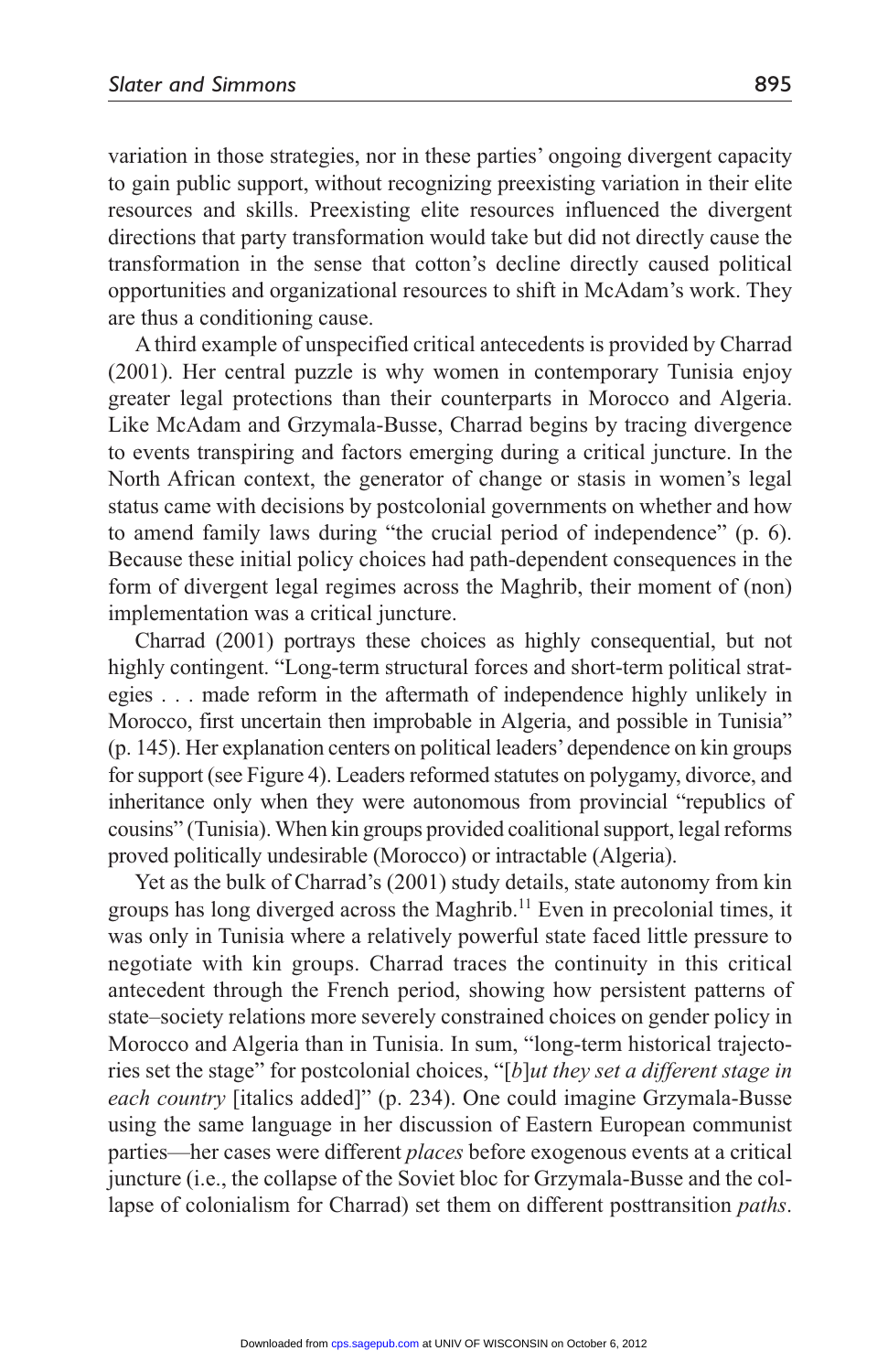

**Figure 4.** Family law and gender inequality in North Africa

Once again, deep historical structures and short-term political dynamics combine to produce long-term divergence.

### **Clarifying Causal Chains: How Antecedents Can Be Causal**

We have just explored examples of comparative research in which the causal importance of critical antecedents is easy to see yet difficult to define. In other instances, authors devote considerable attention to antecedent conditions, but it is more difficult for the reader to determine whether some, all, or none of these antecedents should be considered causal. Even the best historical scholarship in comparative politics struggles to clarify the causal status of "antecedent conditions" in the absence of concepts clearly differentiating causal from noncausal antecedents.

*Shaping the Political Arena* (Collier & Collier, 1991) signaled the renaissance of the critical juncture framework in comparative politics. It also offered an important example of a work that explicitly wrestles with antecedent conditions yet struggles to clarify their exact causal status. Even the Colliers' most attentive readers send mixed signals when discussing how far back their causal argument begins. In one chapter of Mahoney and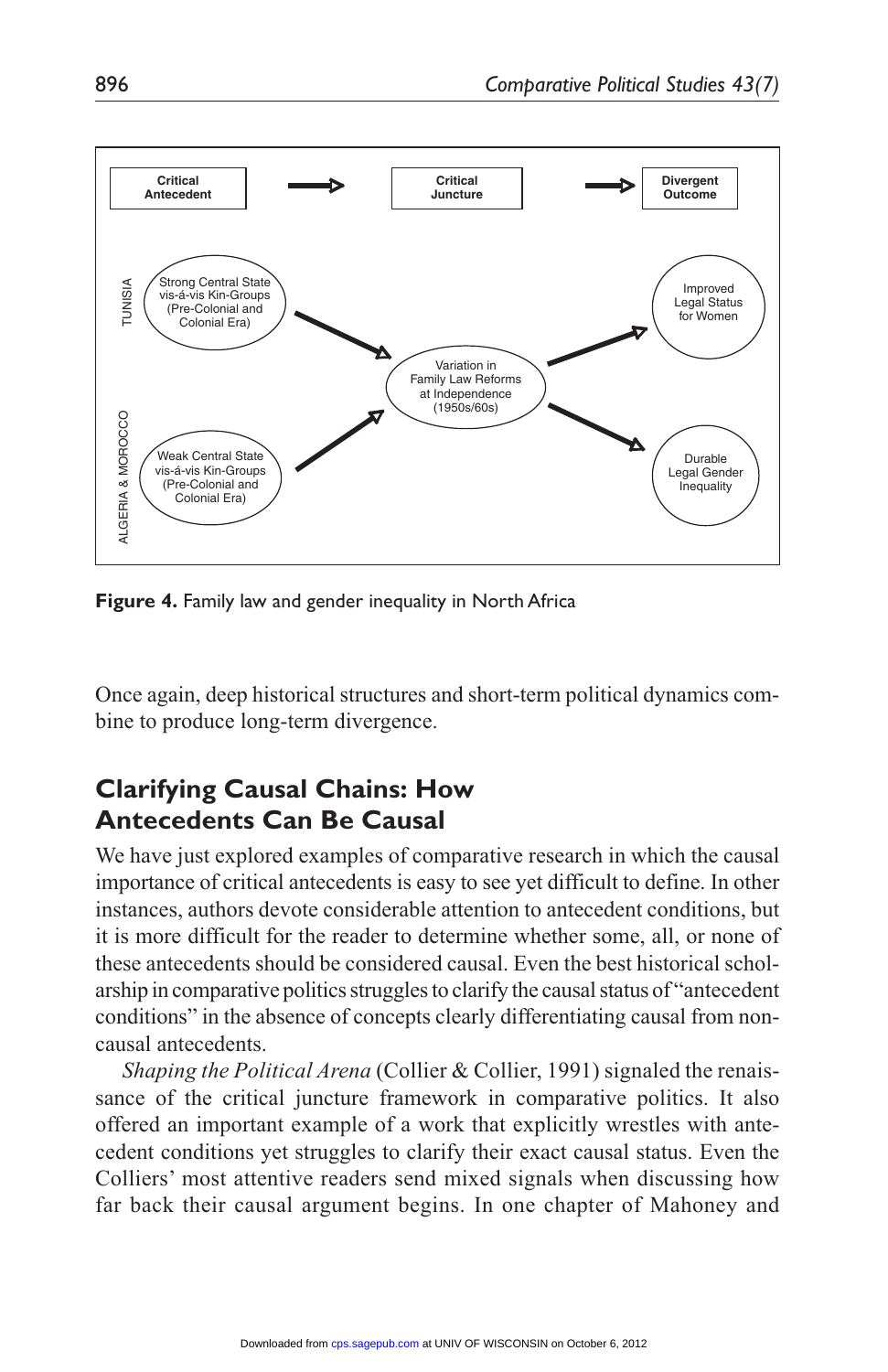

**Figure 5.** The Colliers on labour incorporation in Latin America

Rueschemeyer's (2003) volume, Pierson (2003) calls the Colliers consummate examples of authors who "choose to break the chain at 'critical junctures' that mark a point at which their cases begin to diverge in significant ways" (p. 188). Yet in a separate chapter, Mahoney (2003) looks *before* the Colliers' critical juncture to identify what he calls "their main explanatory variable—the political strength of the oligarchy" (p. 359).

Critical antecedents clarify why these interpretations are only superficially contradictory. Patterns of labor incorporation are the main causal factor in the Colliers' explanation for divergent long-term political trajectories in Latin America. These emerged during their critical juncture, as Pierson suggests. Yet the vital contrast between state-led and party-led labor incorporation was causally influenced by the critical antecedent identified by Mahoney: preexisting variation in the power of the national oligarchy.

Figure 5 details the interaction of oligarchic power and labor incorporation as we interpret it. Brazil and Chile diverged from the Colliers' other six cases when the state rather than a party incorporated labor into politics. By contrast, the Colliers identify varieties of party-led incorporation of labor in Mexico, Venezuela, Uruguay, Colombia, Peru, and Argentina.<sup>12</sup> State incorporation in Brazil and Chile commenced a *control to polarization* trajectory,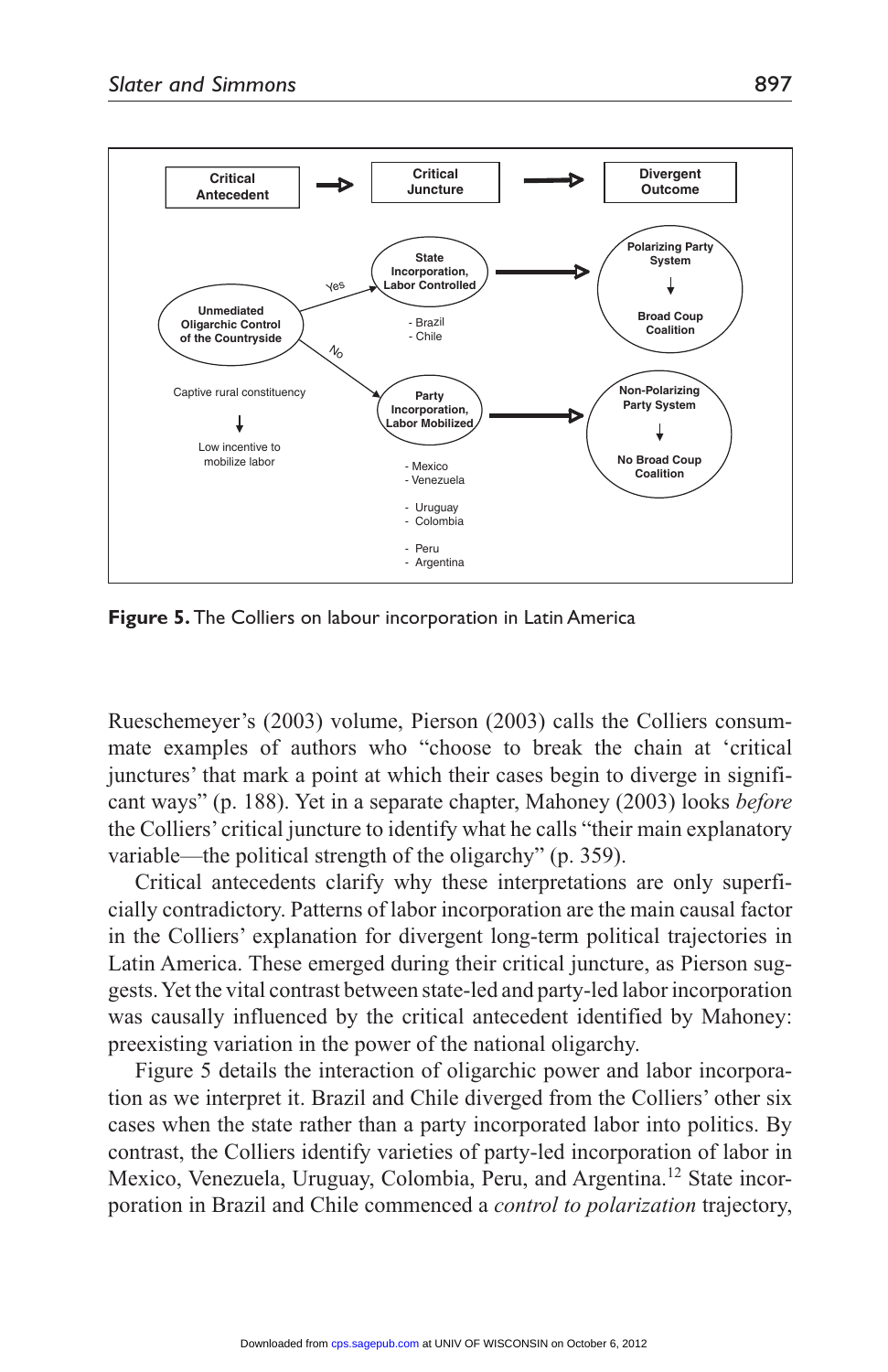which would culminate in the 1960s and 1970s with the emergence of broad coup coalitions. The six cases of party incorporation experienced distinct varieties of a contrasting *mobilization to integration* trajectory, forestalling the development of broad coup coalitions in the postwar period (Collier & Collier, 1991, pp. 10, 753).

One cannot understand this divergence in how labor incorporation occurred *during* the Colliers' critical juncture without appreciating the variation in oligarchic power that *preceded* their critical juncture. The Colliers (1991) devote more than 100 pages to exploring Latin America's antecedent era of the "oligarchic state" because it reveals not only cross-case commonalities but also "differences so profound that some discussion of contrasts among cases is possible" (p. 104). In Brazil and Chile, oligarchs enjoyed unmediated control over a captive peasantry and party politicians knew that "mobilization would not be adequate to overcome oligarchic power" (pp.  $170-171$ ).<sup>13</sup> State incorporation followed. In the Colliers' other six cases, oligarchic power was more attenuated and party-led incorporation trajectories were launched.

In sum, divergent patterns of labor incorporation set Brazil and Chile on a different long-term regime trajectory than the Colliers' other six cases. But variation in preexisting patterns of oligarchic power meant that Brazil and Chile were very different *places* from their neighbors before labor incorporation set them on such different *paths*. They *varied* before they *diverged*. Because antecedent variation in oligarchic power is critical for understanding variation between state and party incorporation, it is neither a background similarity nor a rival explanation supplanting the Colliers' labor-led causal argument; it is a critical antecedent.

Labor's incorporation into national politics was not only a critical juncture in Latin America. As Luebbert (1991) shows, it shaped divergent regime outcomes in interwar Western Europe as well. In the wake of World War I and the Russian Revolution, labor incorporation in these industrialized societies became politically unavoidable.<sup>14</sup> Whether countries followed the path of liberal democracy (as in Britain, France, Switzerland, and, in a more clerical vein, Belgium), social democracy (as in Scandinavia and to some extent Czechoslovakia), or fascism (as in Germany, Italy, and Spain) depended on the cross-class coalitions that emerged in the tumultuous interwar period.

As Figure 6 indicates, the primary divergence during this critical juncture took place between liberal cases where a peaceful incorporation of labor was feasible and the "aliberal" cases where labor mobilization was more sudden and disruptive. In these latter cases, liberal democracy had already become historically impossible. Whether an aliberal country followed the fascist or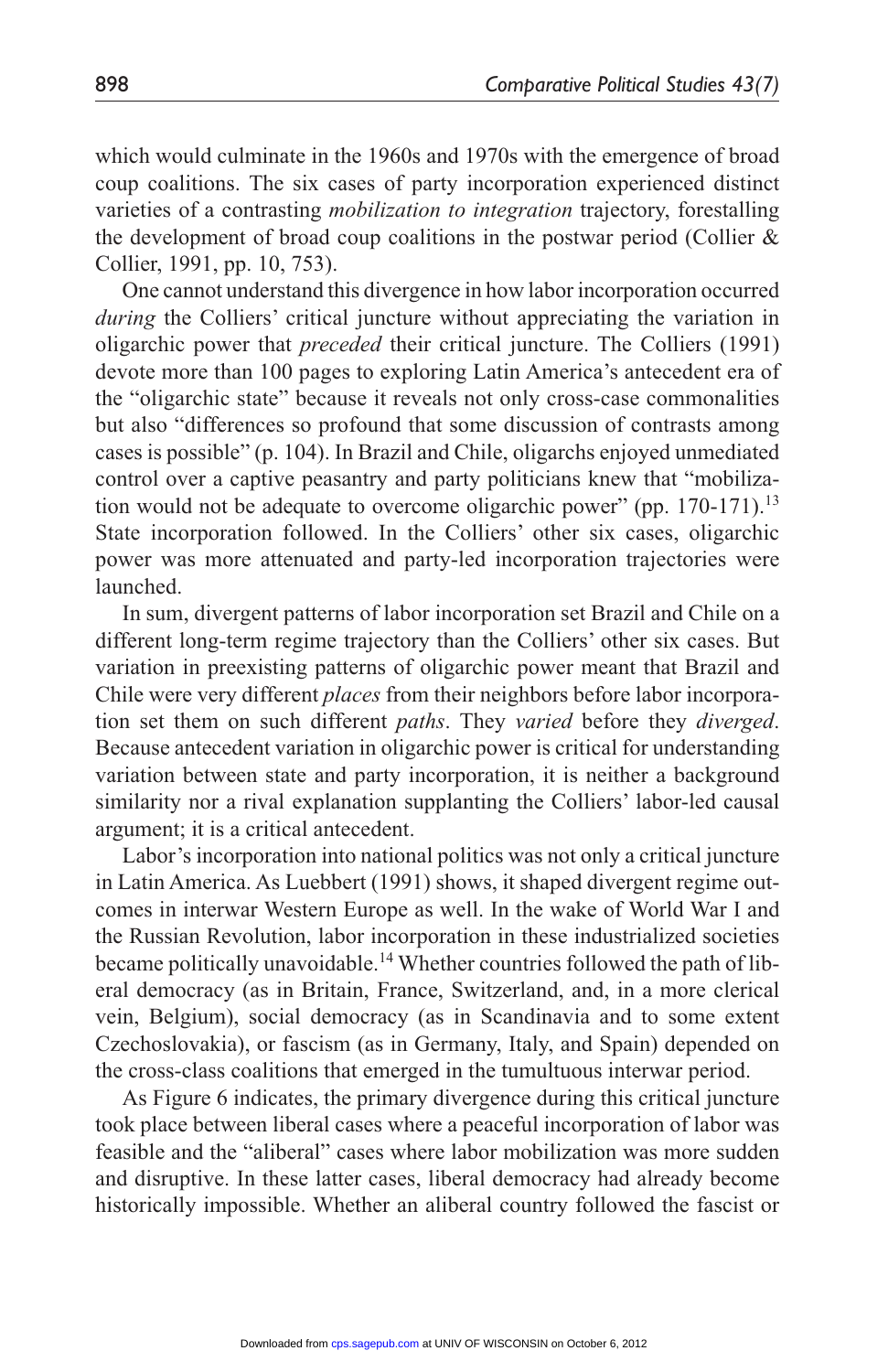

**Figure 6.** Luebbert on interwar European regime outcomes

social democratic path depended on the political positioning of the family peasantry. A "red–green" alliance of the middle peasantry with urban socialists fostered social democracy. Where socialists attempted to mobilize the rural proletariat, the middle peasantry sided with rightist forces in self-defense and labor was incorporated on fascism's brutalizing terms.

To say that Luebbert (1991, p. 306) sees these outcomes as historically structured rather than contingent would be a colossal understatement. Yet so long as one defines critical junctures as periods of path-dependent divergence rather than contingent choice, the interwar period remains a critical juncture in Luebbert's analysis. Like the other authors discussed thus far, Luebbert is concerned with understanding what historical factors may have influenced this critical juncture to play out so differently across Europe. This can be seen as a quest to identify critical antecedents and hence as informative rather than infinite regress.

Luebbert argues that prewar variation causally influenced interwar divergence. The critical factor was the success or failure of liberal parties (or a clerical party, in the case of Belgium) at establishing cross-class hegemony via lib-lab alliances in the late 19th century. Where Luebbert struggles is in deciding whether this variation in liberal hegemony can be read off of variation in preexisting conditions, much as the Colliers' variation in state versus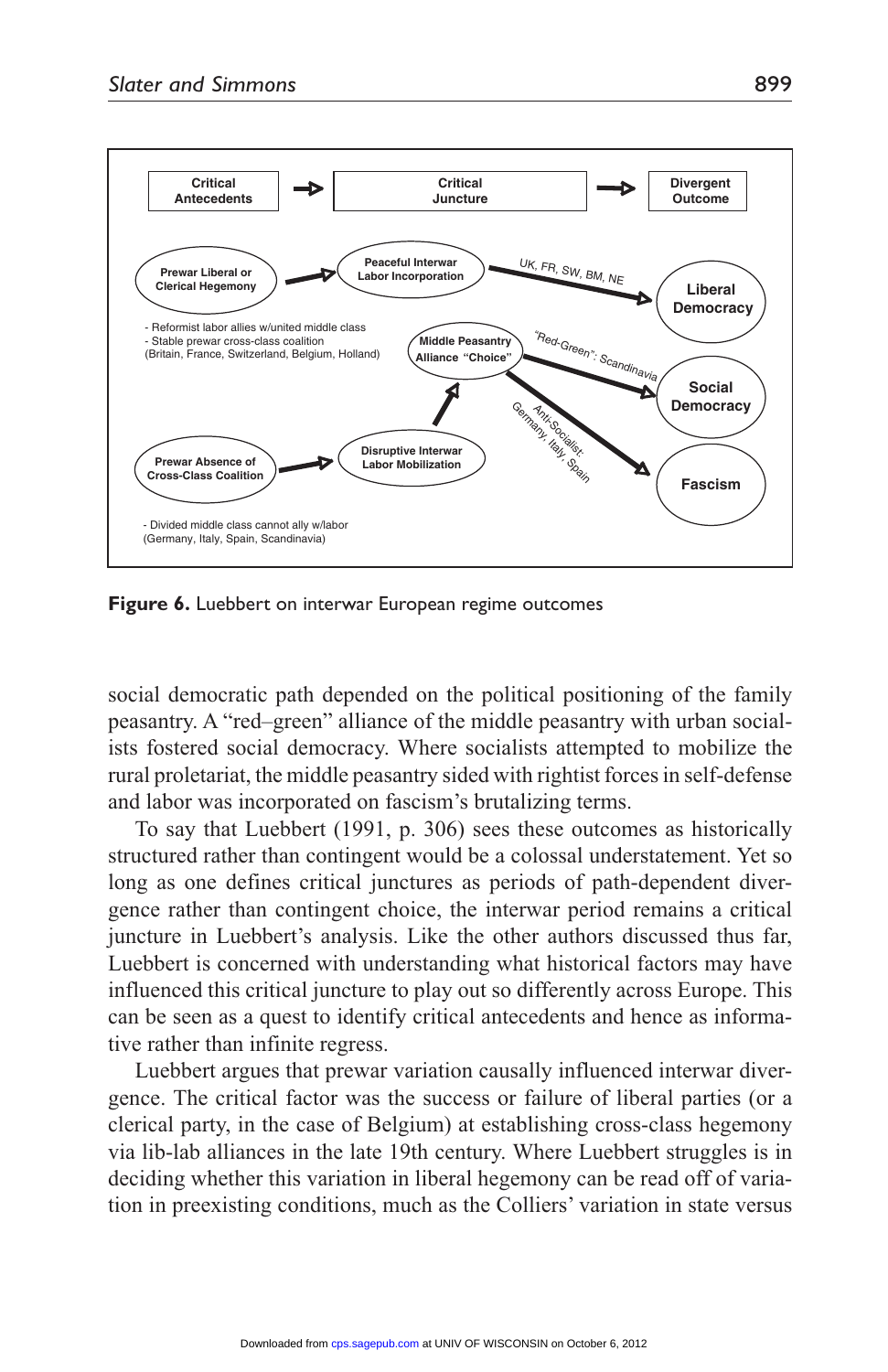party incorporation during their critical juncture can be partly read off of preexisting variation in the critical antecedent of oligarchic political power.

In an engrossing chapter on prewar social cleavages, Luebbert wrestles at length with the question of whether liberalism's prewar failure was largely predetermined in Western Europe's aliberal cases. His macro-historical microscope focuses on preexisting variation in levels of nation building and whether this exhibited a causal influence on his critical antecedent: prewar liberal hegemony.

Luebbert (1991) considers whether prewar liberals were hopelessly divided by "preindustrial cleavages" in what would prove to be the aliberal interwar cases. At first blush, the varying severity of such cleavages appears vital: "It seems that the distinctive nature of nation-state formation provides the most efficient explanation for the ineffectiveness of these liberal movements" (p. 63). Although the failure of belated national integration to unify liberals in Germany and Italy stands in stark contrast to the relative lack of "preindustrial conflicts" (p. 108) in late-19th-century Britain and France, Luebbert concludes that this explanation does not withstand wider comparative scrutiny:

Sweden and Denmark, after all, had longer national histories and higher levels of political integration than did Belgium, the Netherlands, or Switzerland. . . . Moreover, in Switzerland, which had a briefer history of unity and a lower level of political integration, and sufficient anti-integrationist impulses to provoke a civil war in 1848, liberals were not . . . debilitated by these divisions. Ultimately, what distinguished societies in which liberalism was weak was not the sociological presence of these cleavages. (p. 108)

Luebbert's comparative analysis exemplifies how some but not all antecedents may be causally significant in a critical juncture argument. Prewar liberal hegemony influenced interwar regime divergence in a powerful and systematic way, but prewar social cleavages did not. Whereas infinite regress piles causes on causes, informative regress sifts through historical evidence to distinguish causal from noncausal antecedents.

Antecedent cleavages attract attention in Kalyvas (1996) as well. Like Luebbert, Kalyvas crafts his historical argument in the shadow of Lipset and Rokkan's (1967/1990) hypothesis that European party systems reflect the "crystallization" of deeply rooted identity cleavages. His analysis challenges this view, showing that Christian democratic parties were an unintended consequence rather than a natural outgrowth of Catholic activism. Yet when one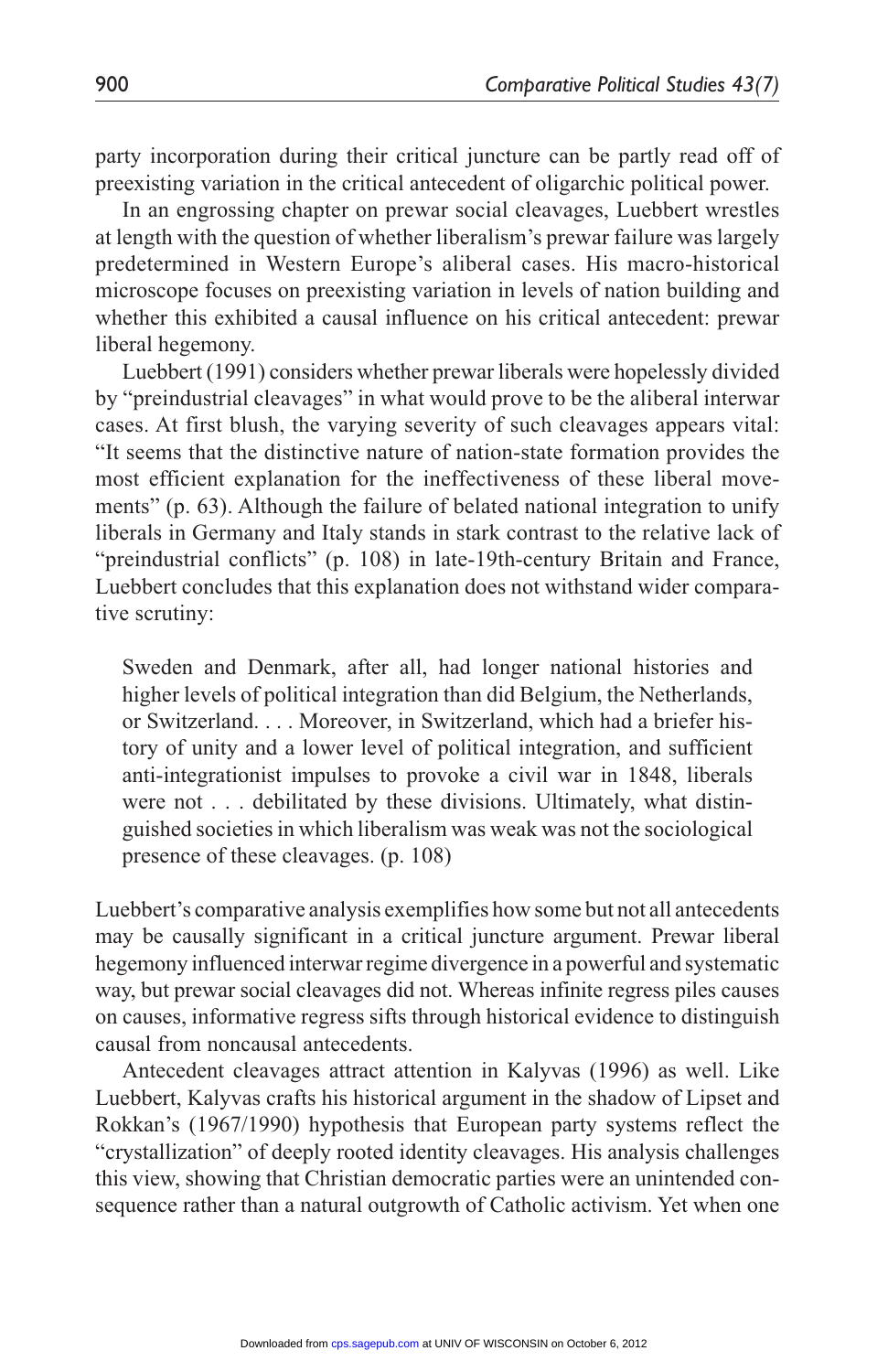reads Kalyvas's French case (his one case where no Christian democratic party emerged) with care, it becomes apparent that a preexisting cleavage helped shape France's divergence from its neighbors—but not a cleavage that Lipset and Rokkan emphasized.

Kalyvas provides his own path-dependent argument to counter Lipset and Rokkan's. Initial choices by Church leaders to mobilize mass organizations against anticlerical attacks spawned a new group of Catholic activists with substantial autonomy from the Church. These activists joined conservative politicians in pro-Church electoral coalitions, the success of which inspired Church activists to launch Christian democratic parties—against the initial wishes of Church leaders. Kalyvas's account of contingency, strategies, and unintended consequences stands in stark contrast to the more structurally deterministic narrative of Lipset and Rokkan.

But can contingent choice explain why Christian democratic parties emerged in Austria, Belgium, Germany, Italy, and the Netherlands—but *not* France? Kalyvas (1996) initially paints the trade-off between structural and agentive accounts in stark terms: "[E]ither the church could not organize French Catholics, or the church could but chose not to organize them. I argue the latter" (p. 131). He delves deeply into the period preceding the critical juncture of France's political divergence from its Catholic neighbors and painstakingly shows that preexisting cross-case variation in socioeconomic conditions and institutional fragmentation cannot explain the French puzzle. These are important rival explanations, but they do not outperform Kalyvas's own.

A critical antecedent *complements* Kalyvas's account, however, allowing him to blend agency and structure rather than privilege the former to the detriment of the latter. Unlike Lipset and Rokkan's *cultural* cleavages, Kalyvas pinpoints a preexisting *political* cleavage as causally significant. France was Kalyvas's (1996, p. 139) only case where the Church still perceived a credible chance that the republic would collapse when it first faced concerted anticlerical attacks. Hence, it bided its time rather than mobilizing its followers (see Figure 7).

This fatefully led French Catholic leaders to underestimate the risks of not responding to anticlerical attacks. Underscoring the point that these perceptions were not simply the product of short-term calculations, Kalyvas (1996) portrays the monarchist–republican divide as an entrenched political *cleavage*:

In France, the issue of the regime decisively altered the opportunity costs of the church. This was the case because of two cleavage overlaps: the main cleavage in the party system was a regime cleavage, which, in turn, overlapped with the state-church cleavage. (p. 139)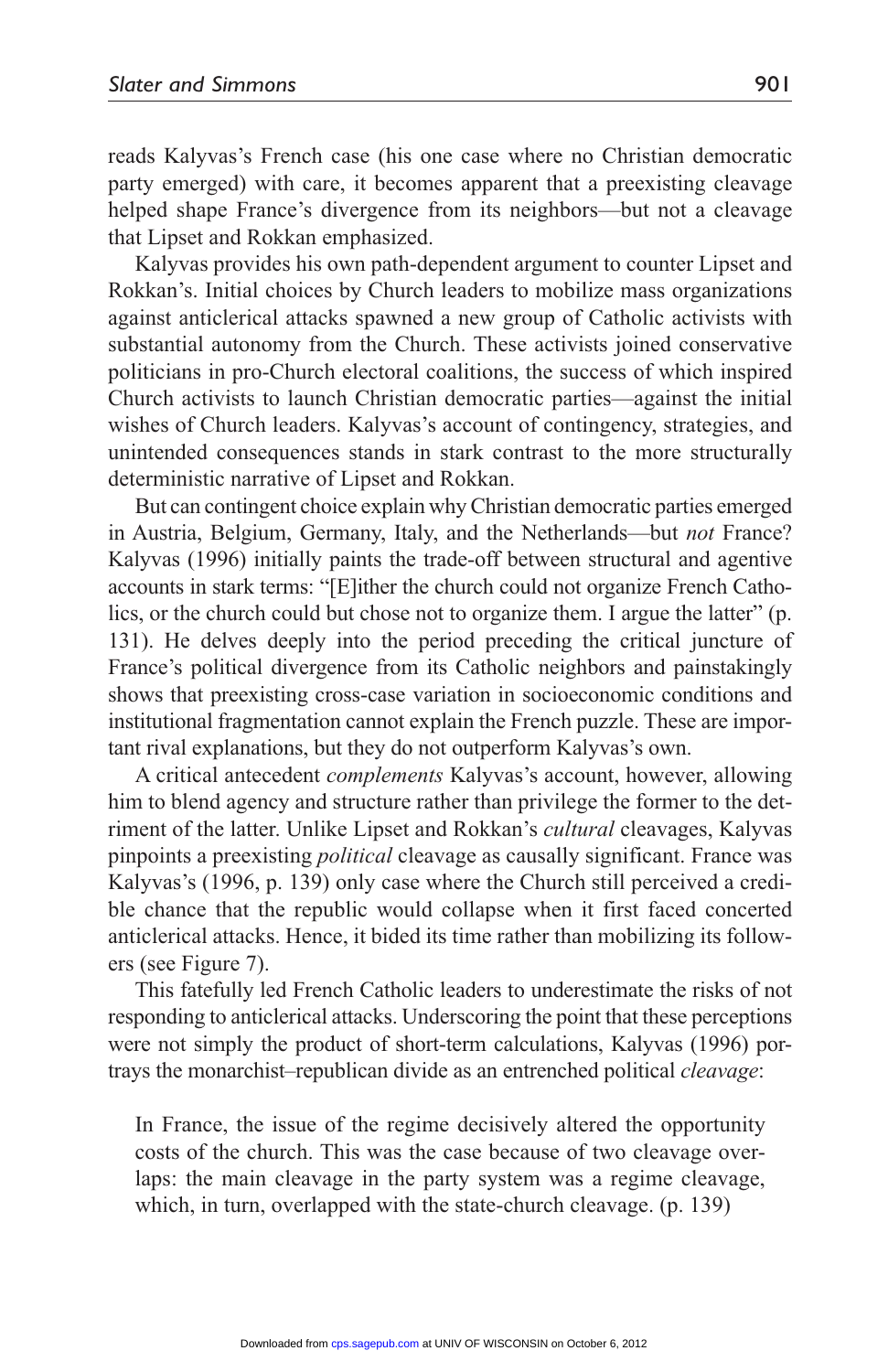

**Figure 7.** Kalyvas on Christian Democratic parties in Western Europe

In Kalyvas's other five cases, "the regimes associated with anticlerical attacks were rock-solid" (p. 141). Church leaders in these cases pursued their second best option—mobilizing mass organizations—which led in a path-dependent manner to the construction of Christian democratic parties decades later.

The presence or absence of a regime cleavage is not a rival explanation to Kalyvas's causal account, nor is the resolution or nonresolution of the regime cleavage the critical juncture at which divergent trajectories of party development were set in motion. The regime cleavage is a critical antecedent that structured the strategies Catholic leaders pursued during their window of opportunity to counter their secular rivals.

### **Research Agendas Without Critical Antecedents: Consequences of a Nonconcept**

Knowledge is ultimately accumulated at the level of research agendas, and the benefits of incorporating critical antecedents are as evident at this level as in individual works. Critical antecedents help to (a) transcend debates over causal timing, (b) uncover shared findings in competing causal arguments, and (c) establish a more realistic basis for controlled comparisons.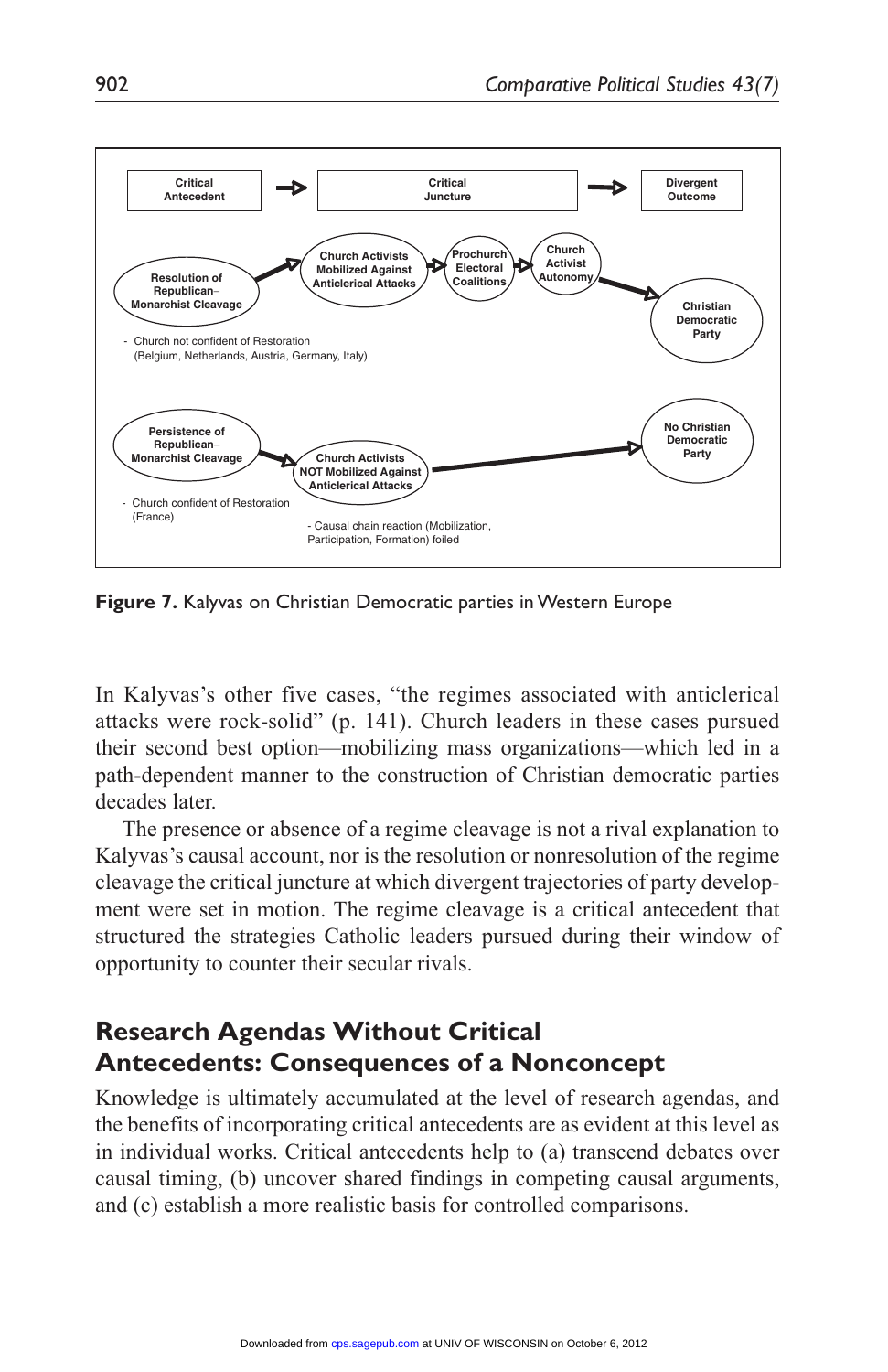#### *Transcending Debates on Timing: Democratization in Central America*

Historical arguments in comparative politics are arguments about *when* divergence took place. Hence, disagreements on causal timing are legion. An example can be found in Yashar (1997) and Mahoney (2001). Both seek to explain late-20th-century regime outcomes in Central America but differ in how far back they locate the critical juncture.15 Incorporating critical antecedents does not resolve this debate, yet it highlights striking similarities in Mahoney and Yashar's view of long-term causal processes—a more important concern for knowledge accumulation than the timing of a critical juncture per se.

Mahoney argues that the critical juncture setting Central American countries on the path toward democracy or dictatorship is best placed in choices by liberal governments during the mid- to late 19th century. For Yashar, the critical juncture belongs in the 1940s and 1950s, immediately preceding regime consolidation. This disagreement on timing obscures as much as it reveals. Critical antecedents bring the substantial overlap between Yashar and Mahoney's arguments into sharper relief (see Figure 8).<sup>16</sup>

Although it falls long before her critical juncture, Yashar's (1997) analysis of the liberal period is systematic. Yashar describes variation in three liberalera factors that proved critical in shaping coalitional choices during the 1940s and 1950s: (a) the kind of state (military vs. civilian dominated), (b) the organization of the market economy (labor vs. credit dependent), and (c) the institutional space available for civil society, itself a product of the other two conditions (pp. 32-33). Variation in these three factors causally influenced coalitional divergence and, subsequently, regime outcomes.

Yashar's critical antecedents significantly overlap with Mahoney's independent variables. Liberal-era reforms in Guatemala and Costa Rica, Mahoney (2001) argues, were "differentiated by the pace and scope of land privatization and by the implications of privatization policies for small producers" (p. 13). These differences in land reform patterns helped produce differences in state structures (higher vs. lower military-coercive capabilities) and agrarian profiles (larger vs. smaller landholdings). These were, in turn, related to differing levels of class conflict (extreme in Guatemala vs. moderate in Costa Rica).

Mahoney's depiction of these rural economies echoes Yashar's. In both instances, the causal work is done by agricultural elites' reliance on large versus small estates. Even more apparent are the similarities in Yashar's and Mahoney's analysis of the state: Both attribute causal influence to liberal-era militarization. Unfortunately for purposes of knowledge accumulation, their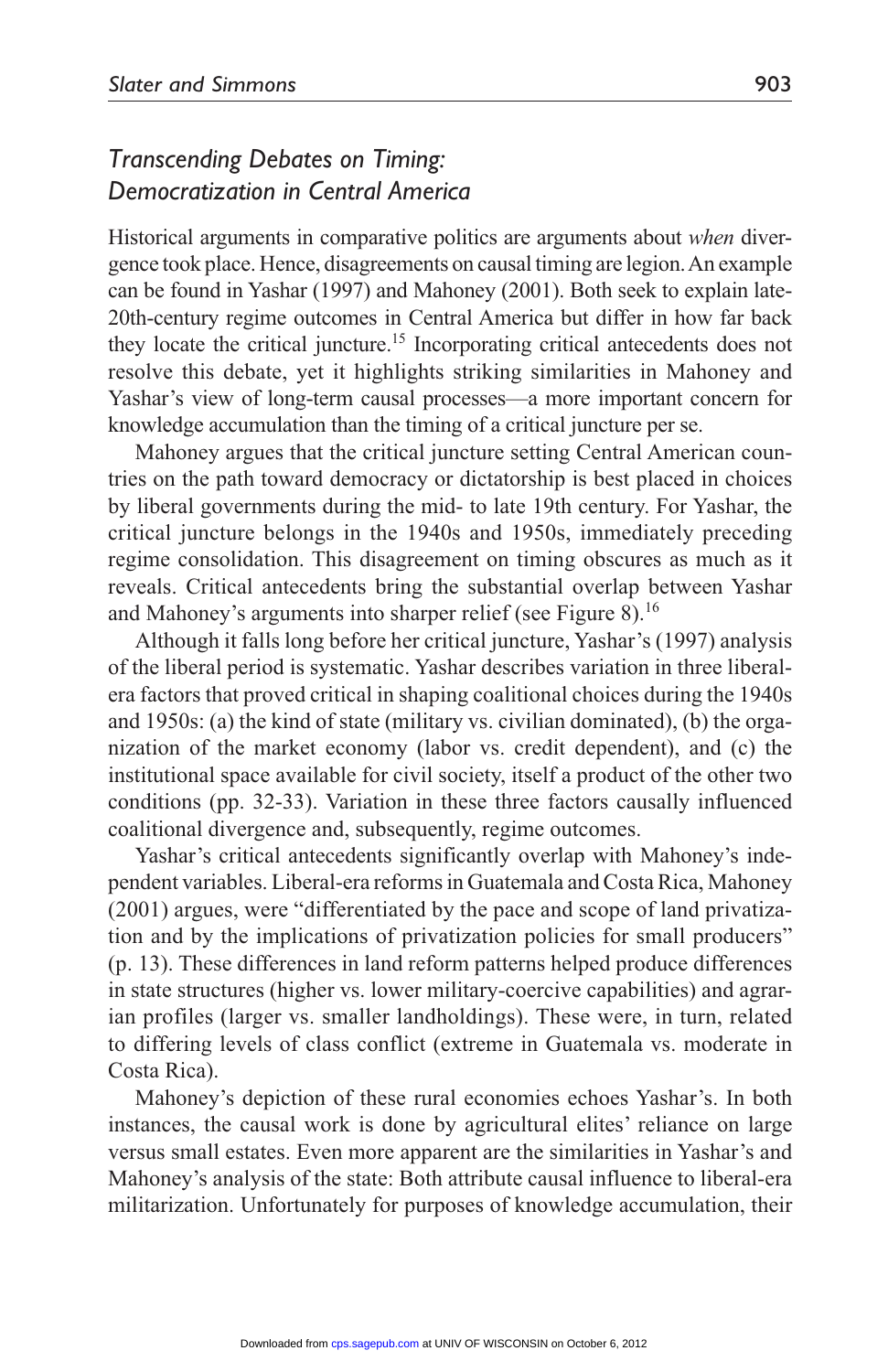

**Figure 8.** Regime outcomes in Central America

similar treatments of the liberal period have received less attention than their disagreement over timing. Mahoney (2001) acknowledges Yashar's historical coverage, noting her argument that "differences in the construction of state–society relations during [the liberal period] conditioned future regime outcomes by helping to produce contrasting reform contexts during the 1940s and 1950s" (p. 26). Both authors see these liberal-era differences as causally significant. But absent the concept of critical antecedents, Yashar's argument that the liberal era contributed in a causal sense to the divergence in Costa Rican and Guatemalan regimes stands in insufficiently sharp relief.

It is only in the 1940s that the structural elements in their causal narratives diverge in a significant way.<sup>17</sup> Although Mahoney emphasizes the lingering importance of state militarization, Yashar argues that different coalitional constraints made Guatemala less ripe for democratic consolidation than Costa Rica. But liberal legacies *predisposed* Costa Rica and Guatemala to follow different paths when political elites confronted the need to construct new coalitions in the 1940s.

Yashar and Mahoney thus inform debates on the relative weight of state versus social factors and structure versus agency in regime development, but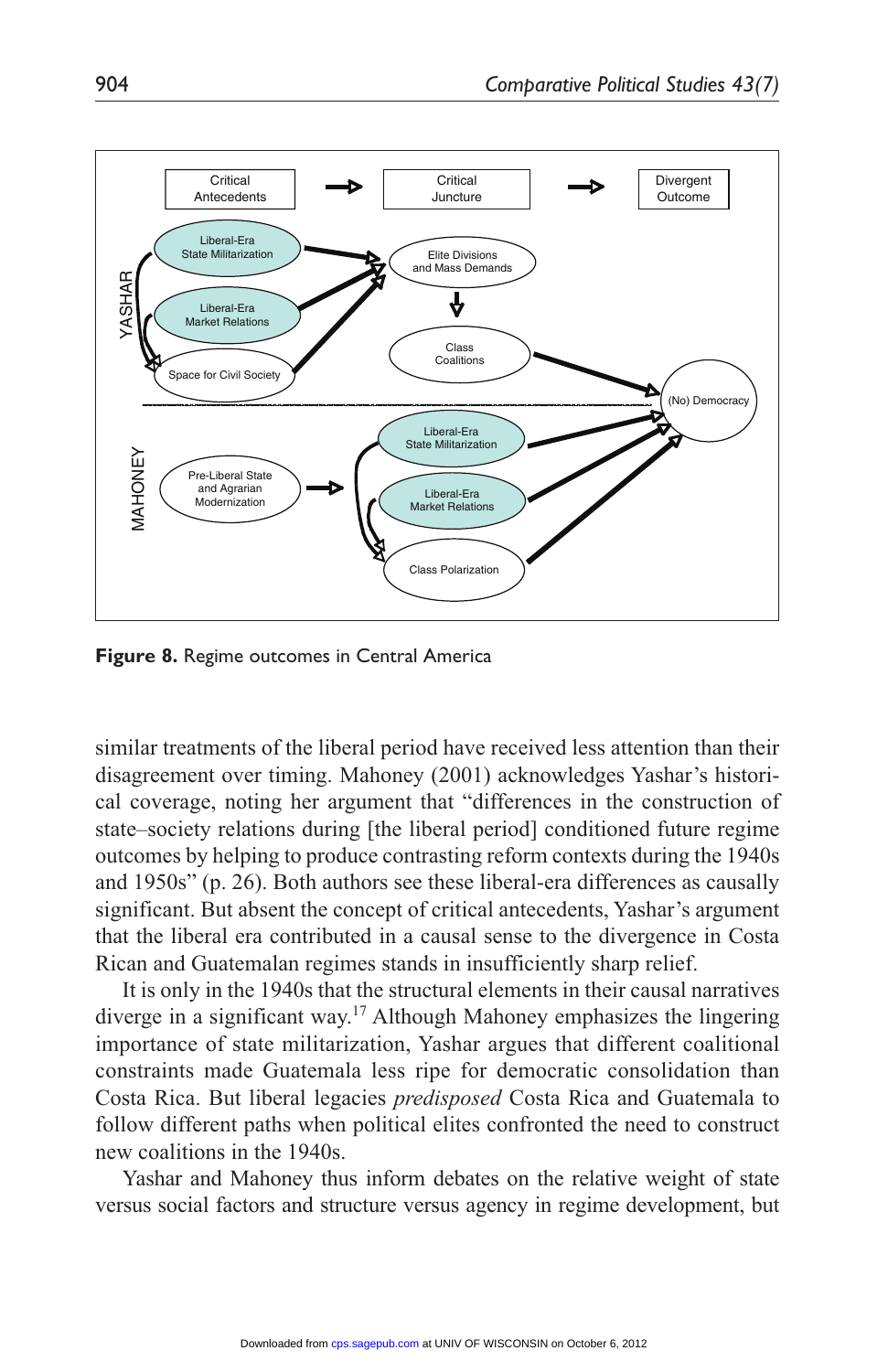they also contribute to a growing consensus that long-term patterns of state and market formation shape contemporary regime outcomes in profound ways. Calling attention to the similar importance of these factors in their causal narratives—by aligning Yashar's critical antecedents with Mahoney's independent variables—enhances knowledge accumulation in democratization theory.

### *Common Ground in Competing Explanations: Violent Disorder in India*

If the literature on democratization in Central America is divided over the question of "when," leading works on political violence in India clash over the question of "why." Steven Wilkinson (2004), Ashutosh Varshney (2002), and Atul Kohli (1990) have debated why India began suffering more disorder in the 1970s and why some parts of the country have proven more violent than others. Although these authors' disagreements are very real, so are their agreements. All three agree that long-term shifts in *state autonomy* and *minority mobilization* have influenced temporal and state-level patterns of political breakdown. Identifying these shared findings is facilitated by framing their causal arguments in terms of critical junctures and critical antecedents (see Figure 9).

Wilkinson (2004) concludes that regional variation in electoral incentives provides the best explanation for subnational variation in Hindu–Muslim riots. Most importantly, Wilkinson predicts that we are unlikely to see severe Hindu–Muslim riots in competitive states because politicians dare not jeopardize the minority vote by allowing ethnic violence to escalate. Because state-level variation in party competition explains state-level divergence in violence outcomes, Wilkinson seeks to account for that variation. This effort to uncover a successive causal chain flirts with infinite regress, but it bears explanatory fruit, as Wilkinson traces state-level divergence in the strength of minority parties to British colonialists' uneven adoption of affirmative action policies for lower and backward castes. In southern India, these "reservations" were introduced in the 1920s, whereas no such programs were implemented in the north until the 1970s. This fostered the development of lower and backward caste political parties in the south, resulting in increased reliance on minority voters.

Wilkinson (2004) then asks the prior causal question: Why were reservations introduced so early only in the south? His answer: variation in caste mobilization. In the southern states of Kerala and Tamil Nadu, "powerful backward caste movements emerged in the first few decades of the 20th century" (p. 189). This increased the probability that reservations would be implemented. As a result, northern and southern Indian states became very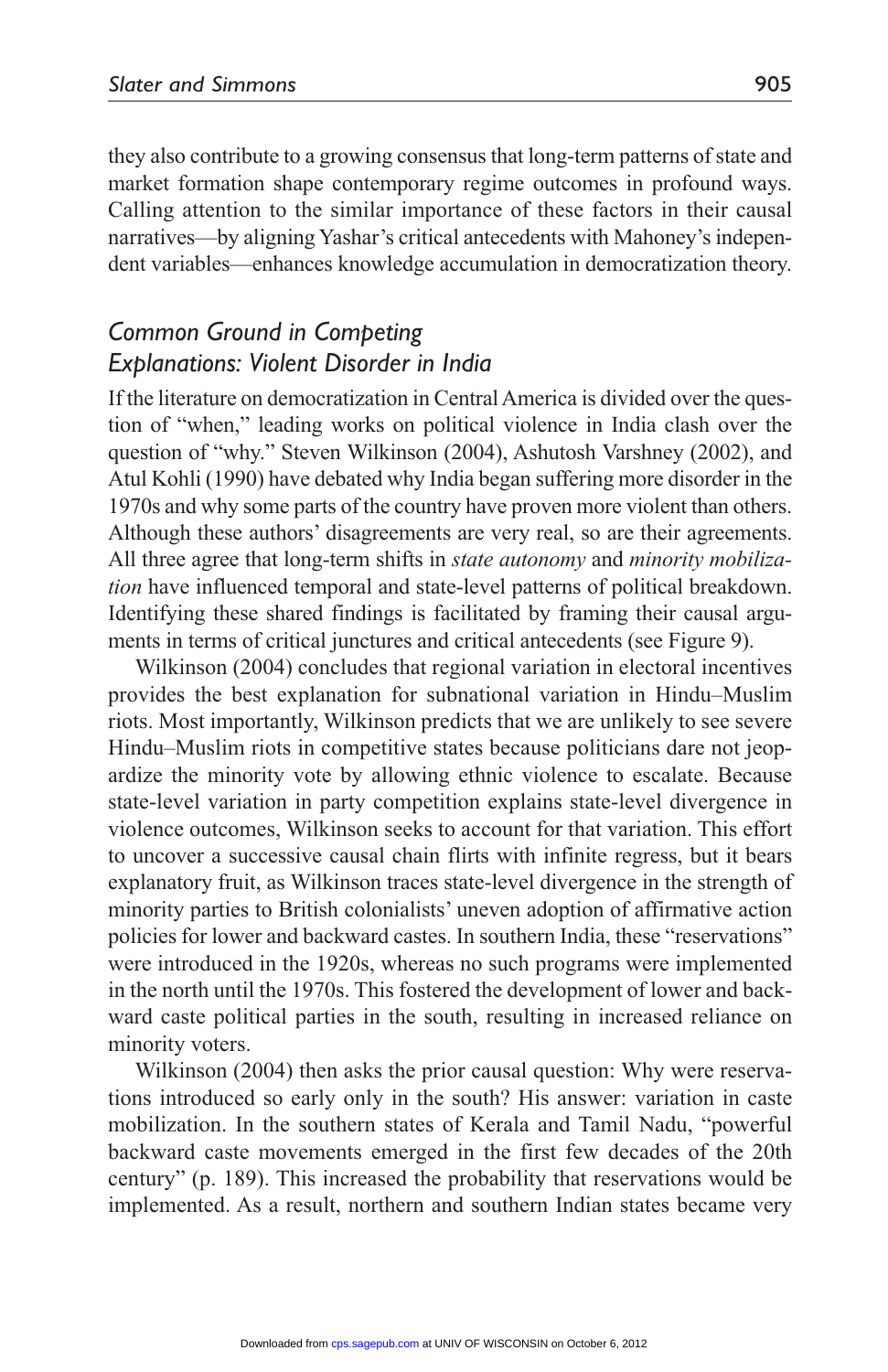

**Figure 9.** Ethnic violence in India

different places long before cross-regional divergence in patterns of violence took place.

It is on the terrain of critical antecedents where Wilkinson and other scholars cross paths rather than swords. Varshney (2002) argues that interethnic civic associations explain why some Indian cities are more immune from anti-Muslim riots than others. This provides a very different proximate causal story than Wilkinson's. Yet when Varshney turns his attention to India's colonial period, he similarly emphasizes the importance of backwardcaste mobilization, and the intra-Hindu cleavages that resulted, in shaping his independent variable (pp. 115, 122, 133, 187). Intra-Hindu cleavages proved favorable for interethnic associations, which constrained violence during polarizing events decades later.<sup>18</sup> Robust minority mobilization helped to create cross-communal associations *and* electoral coalitions, dampening ethnic conflict through multiple institutional mechanisms over the long term. Critical antecedents thus highlight similarities in these otherwise competing works and invite scholars of ethnic violence to pay close attention to historic patterns of minority mobilization, whether they see the proximate causes of violence as primarily political like Wilkinson or sociological like Varshney.

A careful reading of Wilkinson (2004, chap. 3) uncovers a second critical antecedent as well: state autonomy. Among the many alternative hypotheses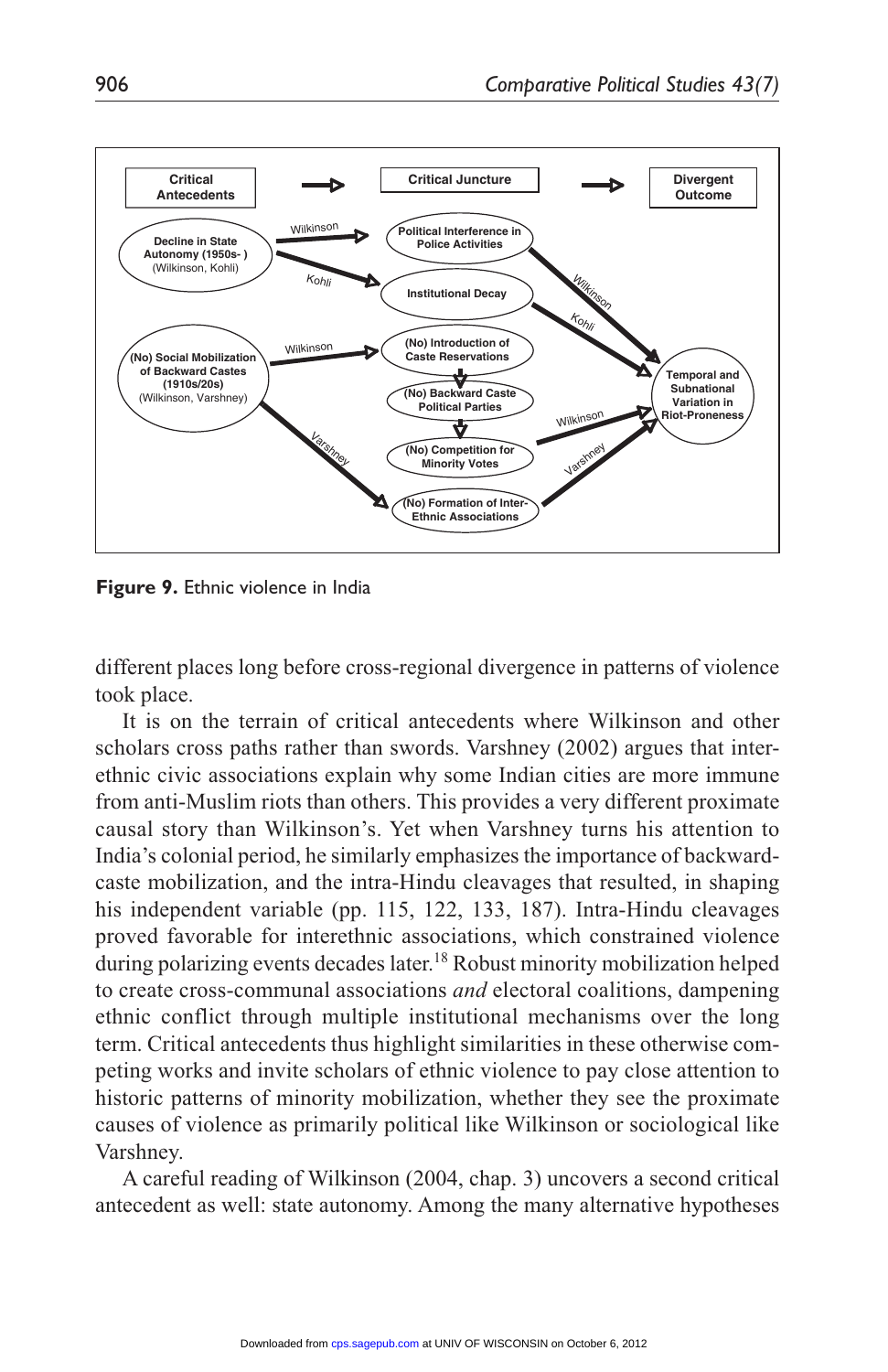for ethnic violence Wilkinson disconfirms are "state capacity explanations." Kohli (1990) serves as his primary foil. Kohli's general argument is that the gradual decay of Indian political institutions has rendered them incapable of managing social conflict. Wilkinson targets Kohli's hypothesis that India's state apparatus has become less capable of preventing riots because its police force has become increasingly compromised by political interference. As Wilkinson recognizes, this conflates the issues of state autonomy and state capacity, which are "analytically distinct" (p. 70). He counters Kohli by showing that declines in state capacity and autonomy have "simply been too widespread across Indian states to account for the large degree of historical and state-level variation in levels of ethnic violence" (p. 65).

Autonomy may not vary significantly across Indian states, but its absence is *a necessary condition* for electoral incentives to influence ethnic violence. Wilkinson's (2004) argument directly hinges on political interference, or the absence of state autonomy. He defines autonomy as "the ability of the police and local administration to take independent action to prevent Hindu-Muslim riots in accordance with established rules, procedures, and the law" (p. 73), and his core causal argument for the occurrence of violence is that "the problem is not so much state capacity . . . as the instructions given by politicians to state officials to protect or not to protect minorities" (p. 85). Electoral incentives may explain why politicians instruct police officials not to crack down on violent protesters, but whether the police follow those instructions depends on *already existing conditions* of state autonomy or capture. The Indian Leviathan's long-term loss of autonomy stands as a critical antecedent for Wilkinson, whereas it is a key independent variable for Kohli*.*

Paying systematic attention to critical antecedents refines what we know about violence in India. Shared recognition of the causal significance of minority mobilization and state autonomy underscores the extent to which Wilkinson, Varshney, and Kohli provide arguments that are complementary as well as competing. To press the issue further, specifying the causal impact of state autonomy proves essential for Wilkinson's hypotheses to be appropriately tested. A scholar may discover that, even in the face of low party competition and government ambivalence to minority support, the state intervenes to stop a riot. Such a finding would appear to disconfirm Wilkinson's argument. Yet if this test were conducted in a society with a highly autonomous state, it would be a case of omitted variable bias. Rather than undermining or unnecessarily complicating Wilkinson's electoral argument, critical antecedents refine our understanding of the mechanisms through which it operates and the conditions under which it can be tested.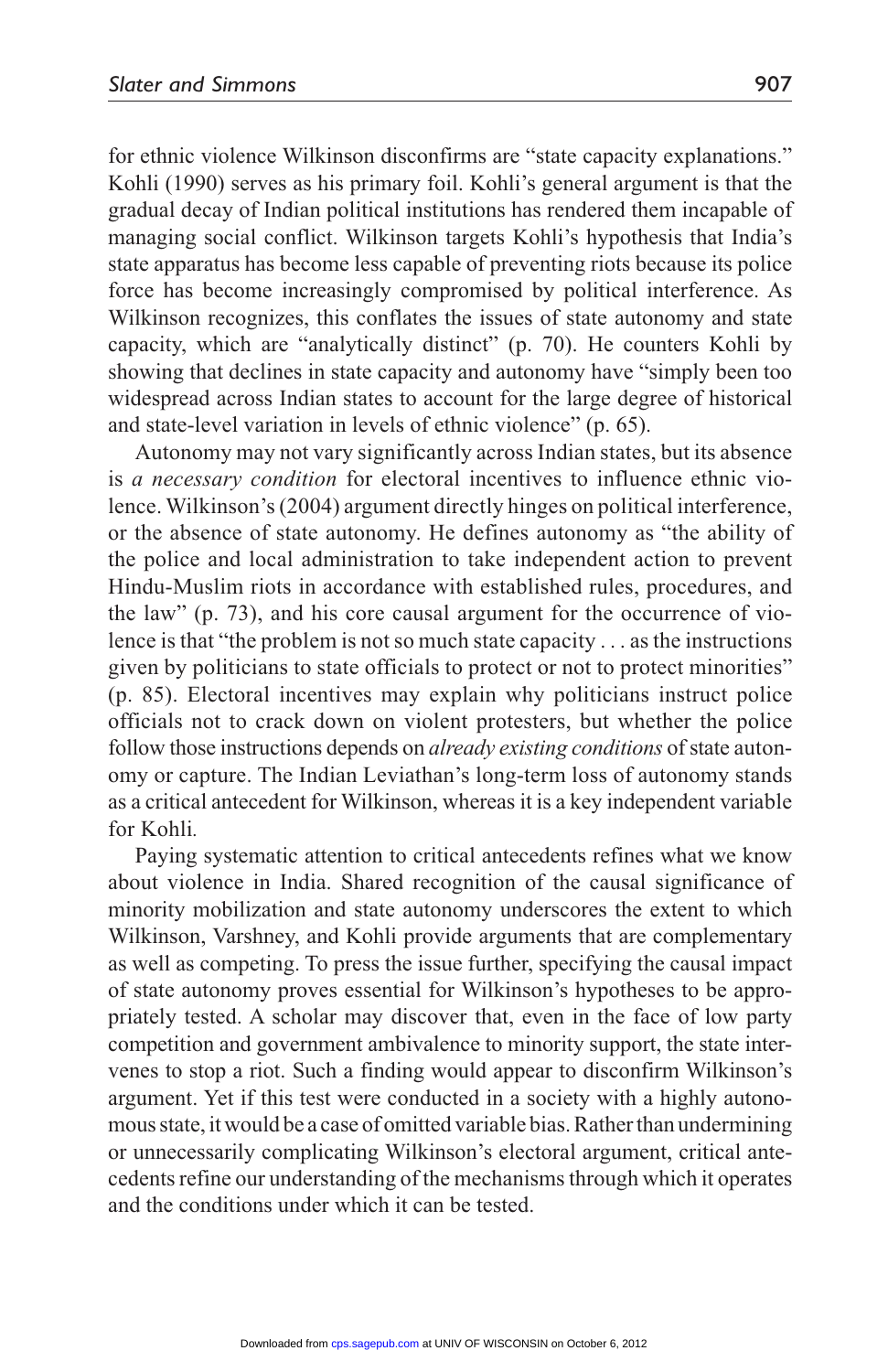### *Controlled Comparisons Without Natural Experiments: Race in Brazil and South Africa*

Elite political choices do not take place in a social or historical vacuum. As we have just seen, the British decision to introduce reservations in southern but not northern India in the 1920s was influenced by divergent levels of minority mobilization. The critical juncture framework struggles with such antecedent differences. Critical antecedents can help scholars embrace antecedent variation without discarding critical junctures altogether. This provides a more realistic basis for controlled comparisons than the chimerical notion of a "natural experiment," in which cases are treated as antecedent "twins" to justify their paired comparison.<sup>19</sup>

Recent works on racial politics and nation-state formation in Brazil and South Africa by Evan Lieberman (2003) and Anthony Marx (1998) exemplify how even the best-crafted critical juncture arguments can struggle with the framework's current limitations.<sup>20</sup> Both authors seek to uncover the origins of divergence in Brazilian and South African race regimes. Although Brazil's official ideology of "racial democracy" promoted a relatively inclusionary, multiracial order throughout the 20th century, South Africa's approach was far more exclusionary and biracial. Both Lieberman and Marx locate this divergence in elite political choices during constitutional conventions around the turn of the 20th century.

Lieberman convincingly argues that the different definitions of "National Political Community" (NPC) that emerged from these conventions had pathdependent effects (see Figure 10). Formal racial exclusion in South Africa consolidated a cohesive, cross-class White ruling alliance, whereas the absence of formalized biracialism in Brazil left region rather than race as the most salient cleavage. Lieberman then shows that these divergent racial orders created divergent patterns of elite tax compliance. In South Africa, government programs benefiting underprivileged Whites were seen as assistance for White elites' own community, enhancing elite willingness to comply with the income tax. By contrast, Brazil's racially inclusive NPC reinforced regional cleavages, creating a sentiment among White elites that government spending did not benefit their own community—state services largely benefited Blacks in the northeast. Compliance with the income tax in Brazil remained low.

Lieberman offers a refreshingly original contribution to our understanding of racial cleavages and political economy. Yet the critical juncture framework's clumsy conceptualization of antecedent conditions presses him to overemphasize contingent choices and downplay deeper structural conditions.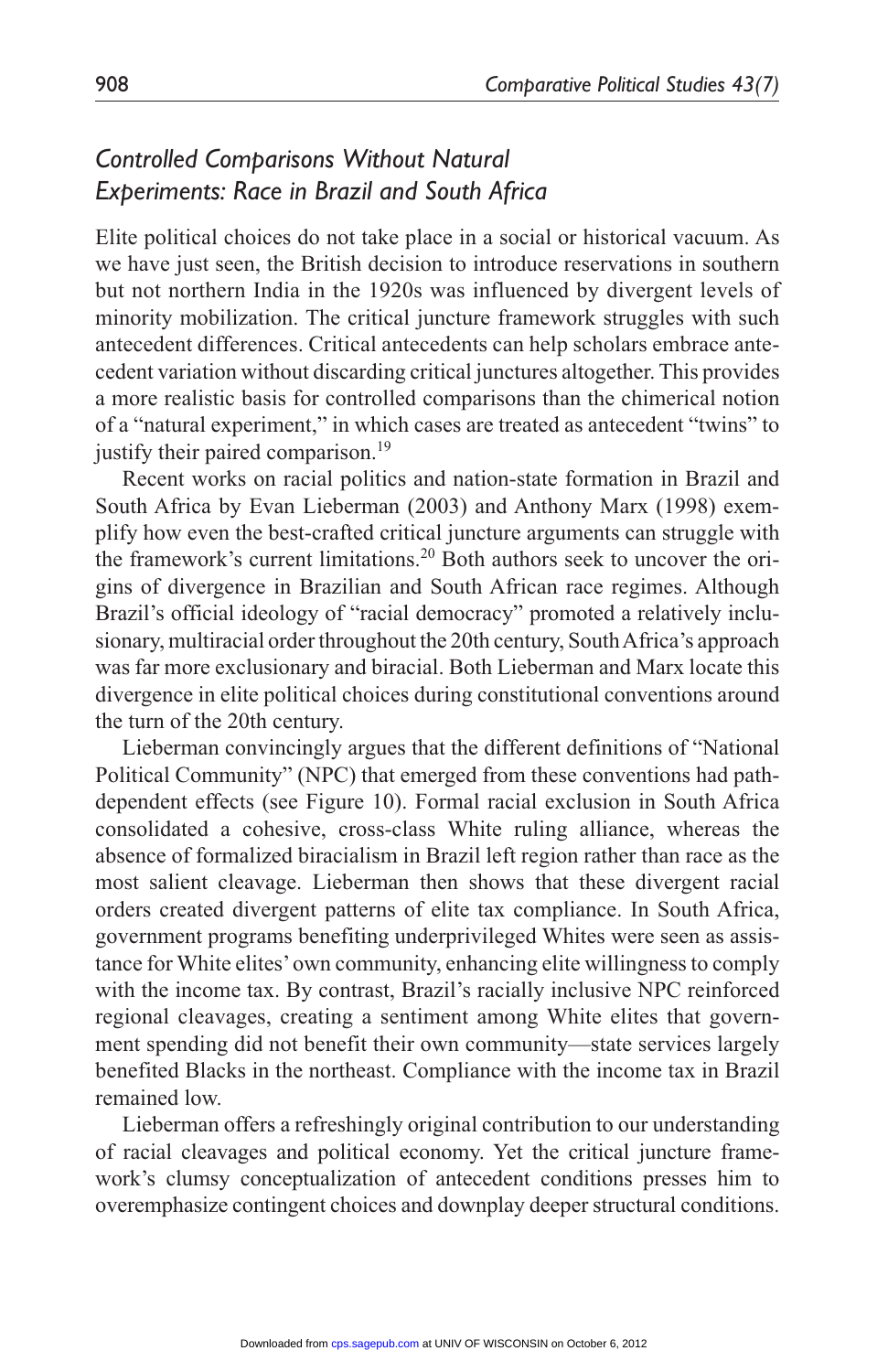

**Figure 10.** Racial politics in Brazil and South Africa

In an effort to locate background similarities to justify his paired comparison, Lieberman (2003) tries to demonstrate that Brazil and South Africa faced similar antecedent conditions as they began their constitutional conventions. "Both societies had been divided by similar social and political cleavages in the late 19th century" (p. 68). Similar legacies of immigration, slavery, miscegenation, internal conflict, and racial and regional cleavages left Brazilian and South African elites facing similar "questions and options" when defining NPC (pp. 78, 70-74).

This claim strikes us as neither entirely false nor entirely true. Our concerns arise from Lieberman's decision to assert the comparability of Brazil and South Africa on the basis that these antecedent conditions *existed*—not that they were similarly *severe*—in both cases. But what if South Africa's constitution makers faced deeper racial cleavages and sharper elite tensions than their Brazilian counterparts? Might this have made it far more likely that exclusionary biracialism would be adopted in South Africa than Brazil?

If so, these antecedent conditions should be considered critical antecedents, not background similarities or alternative hypotheses. Consider first the issue of crisis within the White elite. As Marx (1998) argues, Brazilian and South African leaders wrote their constitutions amid a contrasting set of constraints. In the aftermath of the Boer War, South Africa's White elite was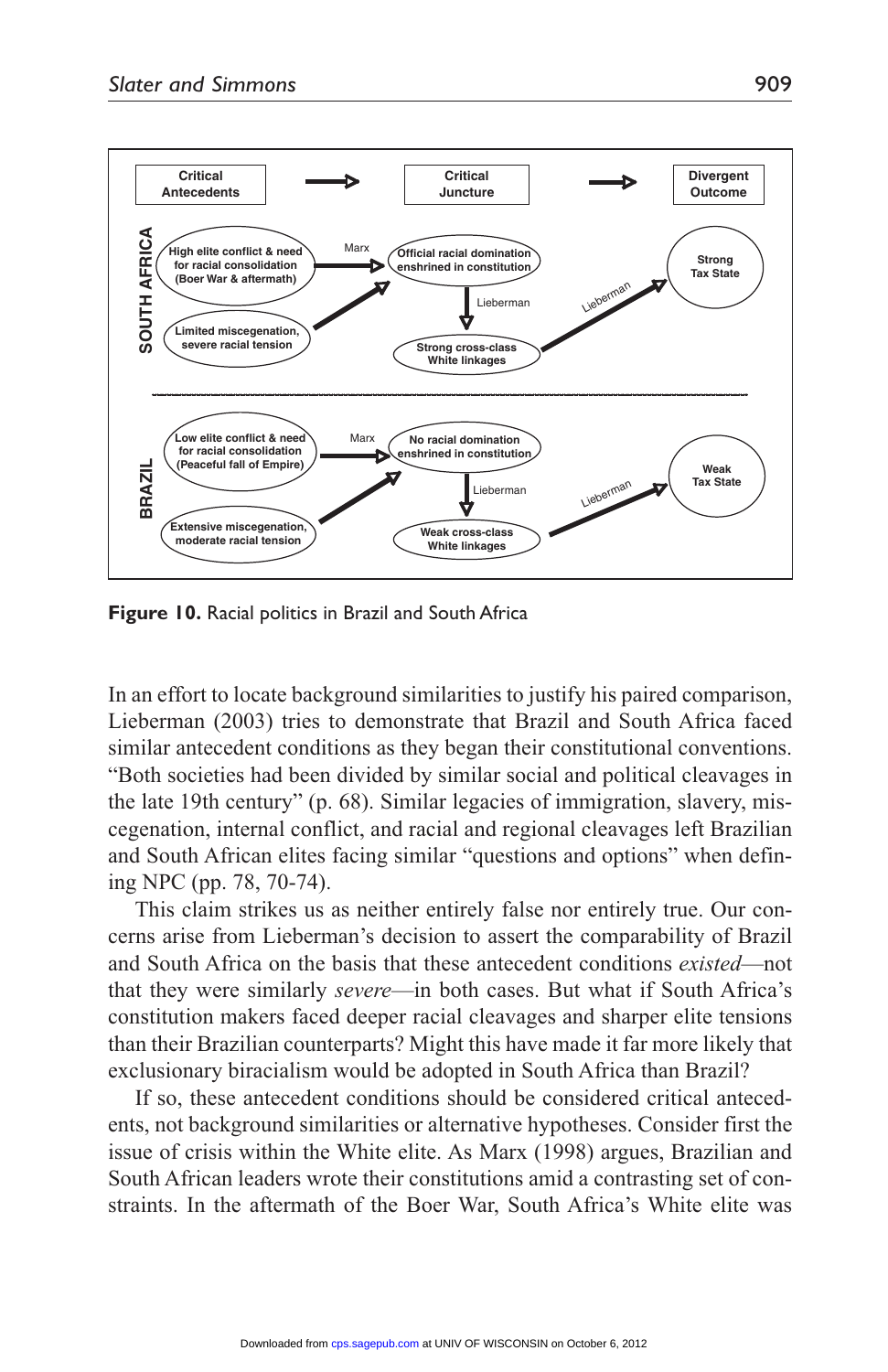deeply divided and the British needed to make peace with the vanquished Afrikaners. This "pressure for reconciliation" translated into the institutionalization of White domination (p. 165). Unlike South Africa, Brazil "peacefully transformed itself from colony to empire to republic." Slavery was abolished gradually, and "in the relative absence of major intrawhite conflict, there was little impetus to unify whites through racial exclusion." Because "the Brazilian state and social hierarchy faced no challenges comparable to those posed by Afrikaners" (p. 181), the country's "elites found that they could maintain their long-established social order of white privilege without enforcing racial domination" (p. 15). Lieberman is surely correct that Brazilian elites still could have tried to impose an exclusionary biracial order, but contrasting levels of antecedent elite conflict made such an outcome less likely than in South Africa. Elite crises in Brazil and South Africa do not appear to be a background similarity but a critical antecedent that helps explain long-term cross-case divergence. $21$ 

The same can be said of antecedent racial cleavages. Of particular interest is antecedent variation in patterns of miscegenation. Both Marx and Lieberman demonstrate that racial mixing took place in both Brazil and South Africa, and both argue that, as a result, miscegenation can be treated as a background similarity with no causal significance. Yet like elite crises, racial cleavages differ in degree as well as in kind. Although there was a "high degree" of miscegenation in Brazil, South Africa experienced much less racial mixing (Marx, 1998, pp. 65-76). Marx concedes that "no doubt the higher level of miscegenation in Brazil would have made a biracial order more difficult to impose than elsewhere" (p. 74). But he joins Lieberman in justifying his treatment of antecedent racial cleavages as noncausal by asserting that "miscegenation by itself did not *preclude* an official racial order" in Brazil (p. 74).

Considering the importance of probabilities in social-scientific inquiry, it is too restrictive to consider an antecedent condition noncausal unless it makes the ultimate outcome "pre-determined" (Lieberman, 2003, p. 68). Explaining historical causation requires attention both to choices during critical junctures and to the preexisting conditions that influence those choices. The problem is decidedly *not* that Lieberman and Marx are insufficiently attentive to, or knowledgeable about, the 20th-century history of Brazil and South Africa. It is that the critical juncture framework provides no systematic way for historically sensitive social scientists to show how conditions before a critical juncture might complement rather than contradict their causal arguments. Critical antecedents can thus help scholars construct controlled comparisons without being beholden to the chimerical template of the "natural experiment."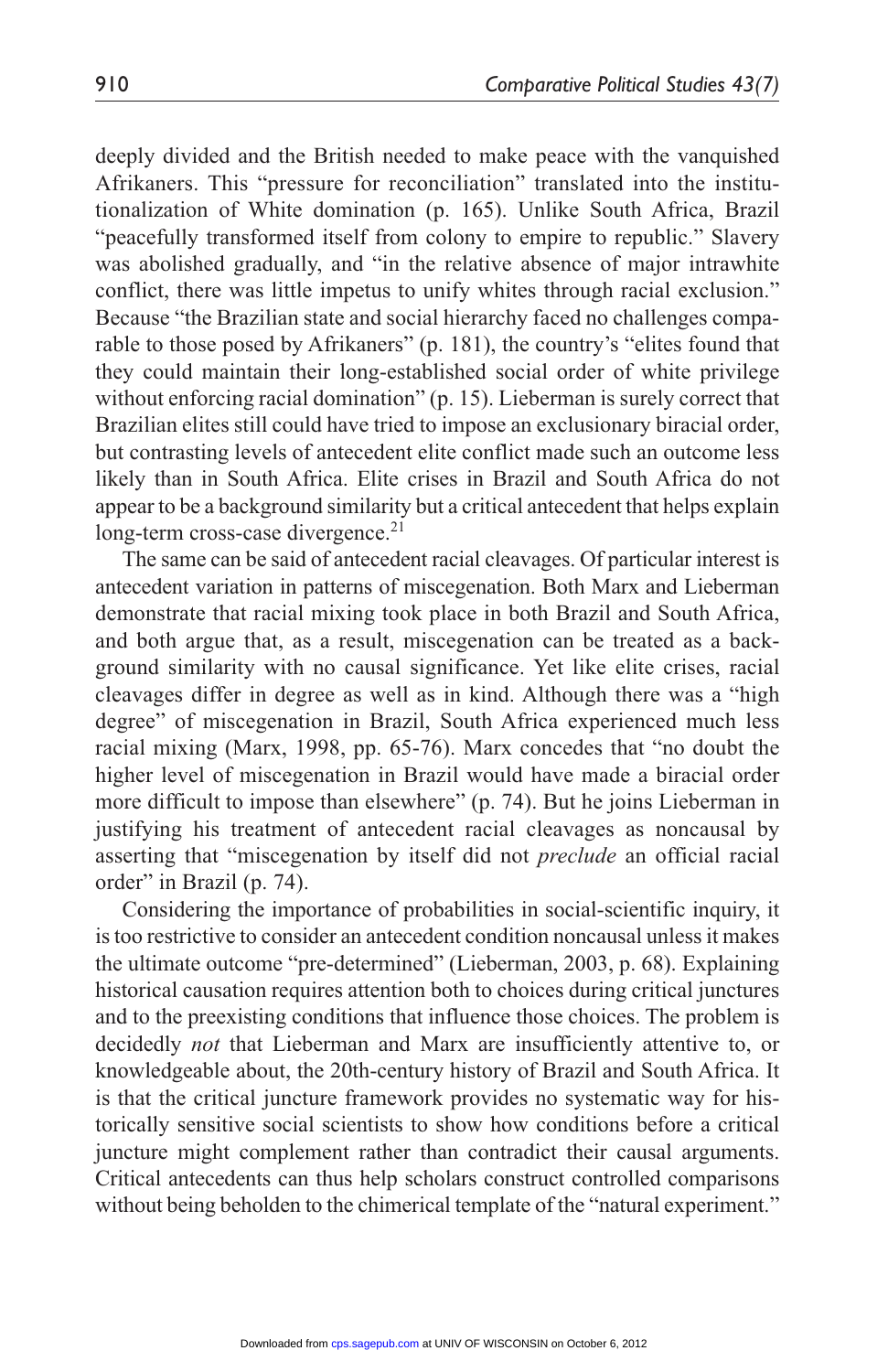They allow us to view antecedent variation as a welcome addition instead of an unwelcome challenge to our critical juncture arguments.

## **Conclusion: Bringing Critical Antecedents Into Comparative Politics**

Critical junctures have long stood at the center of historically oriented comparative politics. We neither expect nor hope that this will change. In none of the works just discussed have we sought to overturn or falsify a critical juncture argument. Yet important causal factors have been operative *before* the critical juncture, and this causal significance can be downplayed or missed altogether so long as we lack a concept distinguishing causal from noncausal antecedents. By introducing the concept of critical antecedents and disaggregating "antecedent conditions" into four types, we aim to provide researchers with a new framework for systematically exploring the causal power of the *longue durée* in comparative politics.

How might critical antecedents facilitate informative regress in future work? As ever, the critical juncture serves as an excellent building block for comparative research. Scholars can still commence their investigation by identifying the point when their cases began to follow different political trajectories toward their outcome of interest. What must be rethought is not the *definition* of critical junctures but their *causal weight*.

Only once a critical juncture (or divergence point) has been identified can one look for critical antecedents. It should not be considered tenable to lump discrete types of antecedent conditions together or to ignore antecedent conditions entirely. When determining what type of antecedent conditions one confronts, the vital questions to ask are, how were my cases similar before they diverged, and how were they different before they diverged? If "difference before divergence" sounds like an oxymoron, a quick recapitulation of a few of the preeminent works just discussed suggests otherwise. For Kalyvas, the absence of a regime cleavage in all of his cases except France in the mid-19th century did not start those countries on a pathway to Christian democracy; the anticlerical attacks of the late 20th century did. Similarly, liberal weakness in Luebbert's prewar Germany and Italy did not set those countries on a path to fascism—for all intents and purposes the ideology did not yet exist. Only the disruptions of World War I and the interwar eruption of mass politics could set in train that fateful pathway for some but not all European countries.

Critical junctures share their causal significance once critical antecedents are brought into the analysis but do not surrender it entirely. This raises the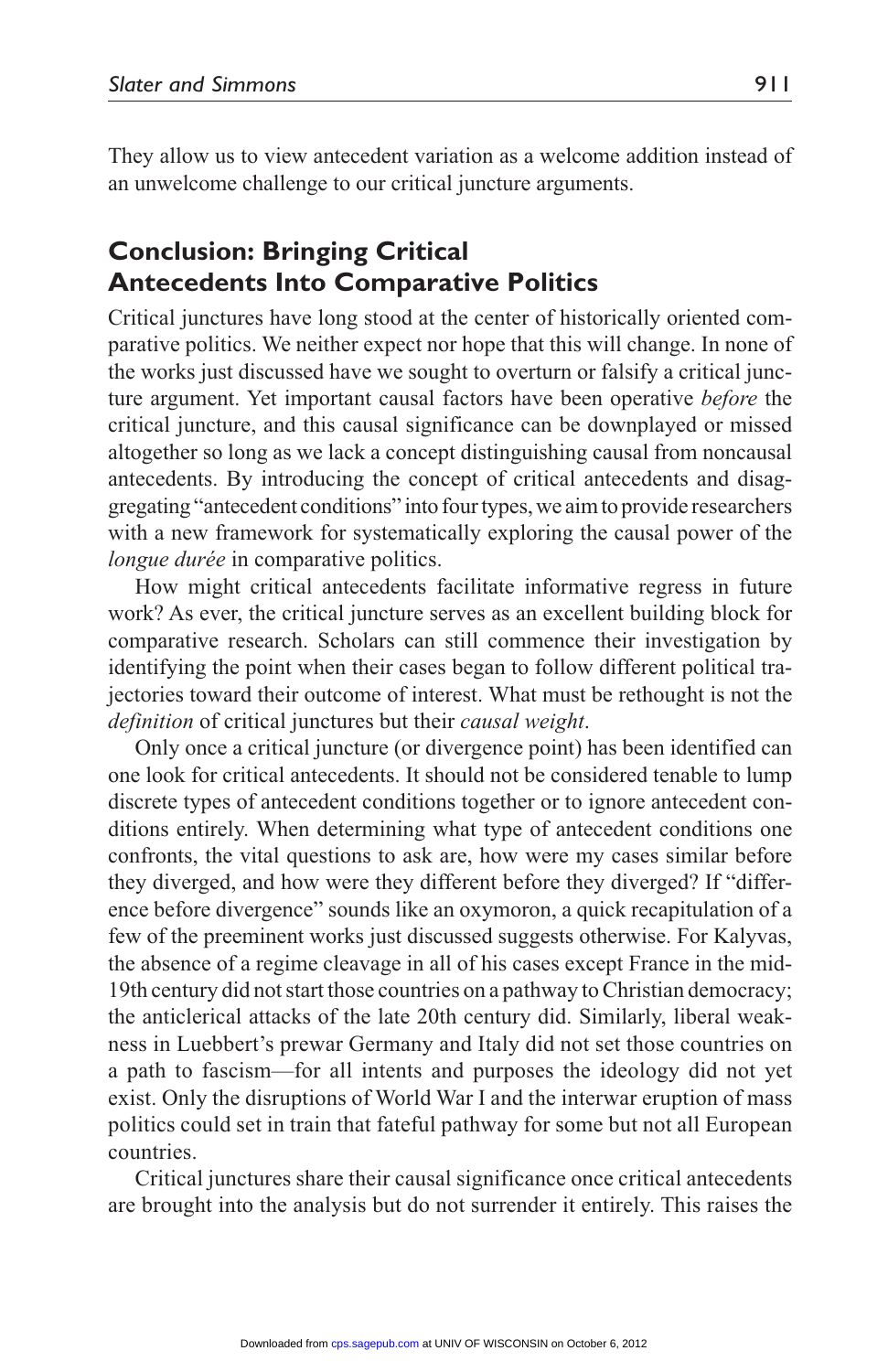question of the relative causal importance of critical junctures and critical antecedents. In our view, the most fruitful way to think about this question is in terms of *portability* rather than *proportions*. Recalling Rigby's argument that a bottle's brittleness and its impact with a stone are equivalently indispensable for breakage, we submit that attempting to apportion the precise, partial causal weight of critical junctures and critical antecedents is not necessarily a productive approach. As James Mahoney and Gary Goertz (2006) have argued, scholars need not specify partial causal effects when explaining specific outcomes, as in each of the historical arguments discussed here.

This is not to suggest that critical antecedents are incompatible with generalizable arguments in comparative politics. To the contrary, our effort to uncover critical antecedents has been motivated by our desire to reveal causal factors of general applicability. For instance, McAdam's analysis suggests the possibility of measuring the percentage decline in a country or region's leading sector as a share of total production as a causal influence on social movements.22 What makes a critical antecedent more or less important than a critical juncture in any particular causal account is not how much of the specific outcome it explains but how much it promises to inform our leading theories in comparative politics.

Studying historical causation is hard empirical work, but critical antecedents promise to ease rather than complicate the historically oriented social scientist's task. Anyone constructing a critical juncture argument should *already* be examining antecedent conditions to see if enough background similarities exist to construct a controlled comparison and to determine if rival explanations grounded in antecedent conditions might outperform one's own. Yet a third possibility has been overlooked—background conditions can combine with factors during a critical juncture to shape long-term outcomes. Historically oriented scholars already need to look before critical junctures in their *analyses*; what we provide here is a systematic and transparent way for them to bring the information they uncover into their *arguments*.

Our intention has been to offer the first rather than the final word on how critical antecedents might be used in comparative politics. In much the same sense as Lipset and Rokkan sparked methodological reflection and debate (as well as substantive analysis) with their original invocation of critical junctures, our hope is that we have introduced and elaborated a concept that social scientists will both use and struggle with, just as we have. Critical junctures are indeed critical for politics, but they are currently carrying too much of the explanatory weight in comparative historical research.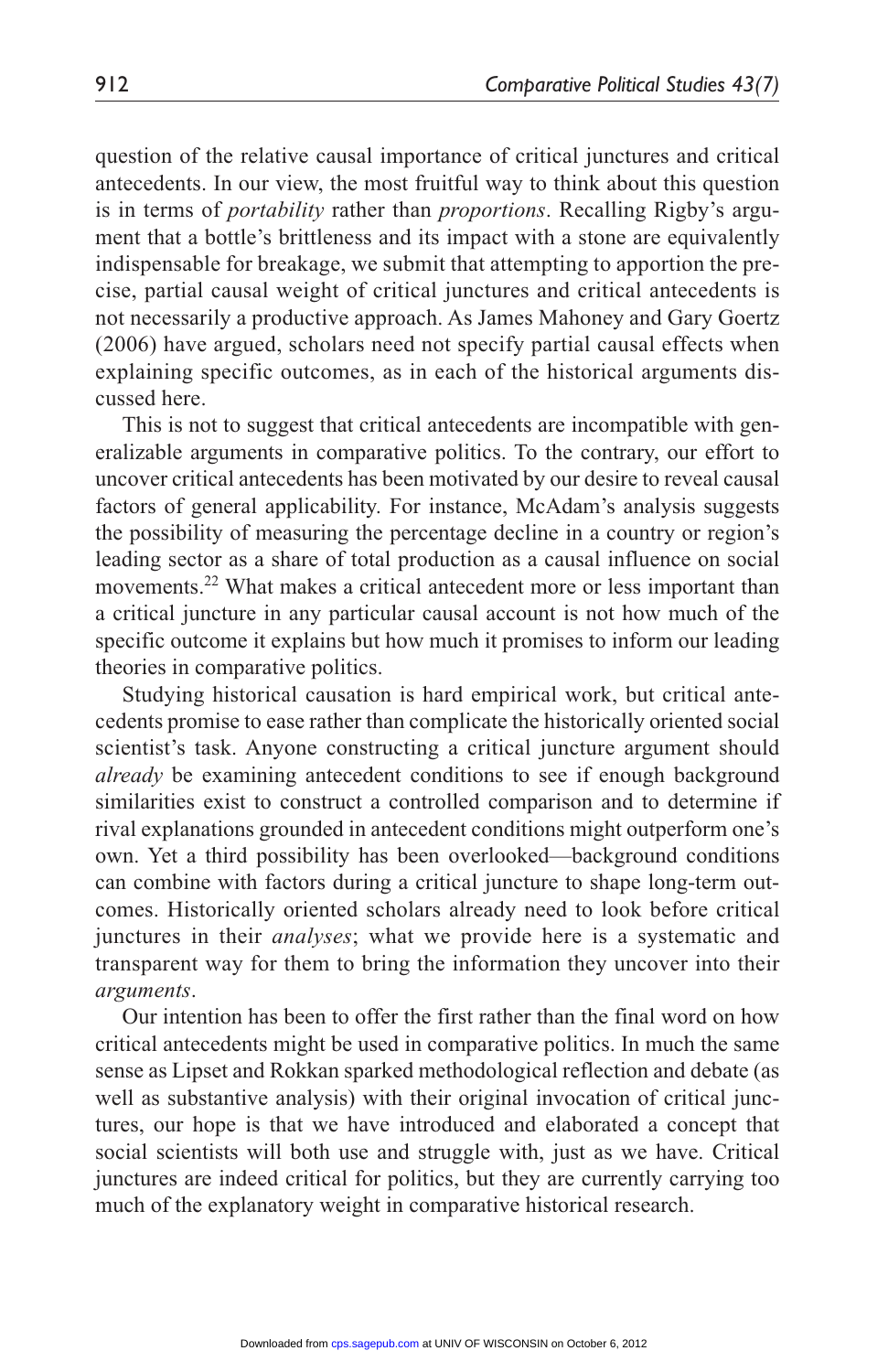#### **Acknowledgments**

The authors thank Jim Caporaso, Bob Gooding-Williams, Anna Grzymala-Busse, Gary Herrigel, Seth Jolly, Jong Hee Park, Kathleen Schwartzman, Alberto Simpser, Hillel Soifer, Kathleen Thelen, the participants in the first author's comparative historical analysis graduate seminar and junior faculty discussion group at the University of Chicago, and three anonymous reviewers for *Comparative Political Studies* for their feedback and suggestions. Special thanks are due to David Collier and James Mahoney for their gracious and creative ongoing engagement with our arguments.

#### **Declaration of Conflicting Interests**

The authors declared no potential conflicts of interests with respect to the authorship and/or publication of this article.

#### **Financial Disclosure/Funding**

The authors received no financial support for the research and/or authorship of this article.

#### **Notes**

- 1. See, especially, Mahoney and Rueschemeyer (2003) and Pierson (2004). For an earlier statement, see the collected essays in McDonald (1996).
- 2. Historical explanations are focused on specific cases (i.e., the "causes-of-effects" approach), not average causal effects (i.e., the "effects-of-causes" approach). See Mahoney and Goertz (2006, 229).
- 3. We build on the critical juncture framework because we see it as a familiar and fruitful way of analyzing historical causation—it is not necessarily the best way, and it is certainly not the only way.
- 4. On eventful versus experimental understandings of temporality and historical causation, see Sewell (2005, chap. 3). On mechanism-based as opposed to variablebased explanations, see Hedstrom and Swedberg (1998).
- 5. Scholars positing that a particular critical juncture produced a particular legacy must always consider "the rival hypothesis that important attributes of the legacy may in fact involve considerable continuity and/or direct causal links with the preexisting system that are not mediated by the critical juncture" (Collier  $\&$ Collier, 1991, p. 30).
- 6. Control variables can be causal variables in a multivariate regression, but they are (or should be) noncausal by definition in a controlled comparison.
- 7. Stressing divergence rather than *choice* is consistent with Brady and Collier's (2004, p. 282) argument that the relative importance of structure and agency during critical junctures should be treated as an empirical rather than a definitional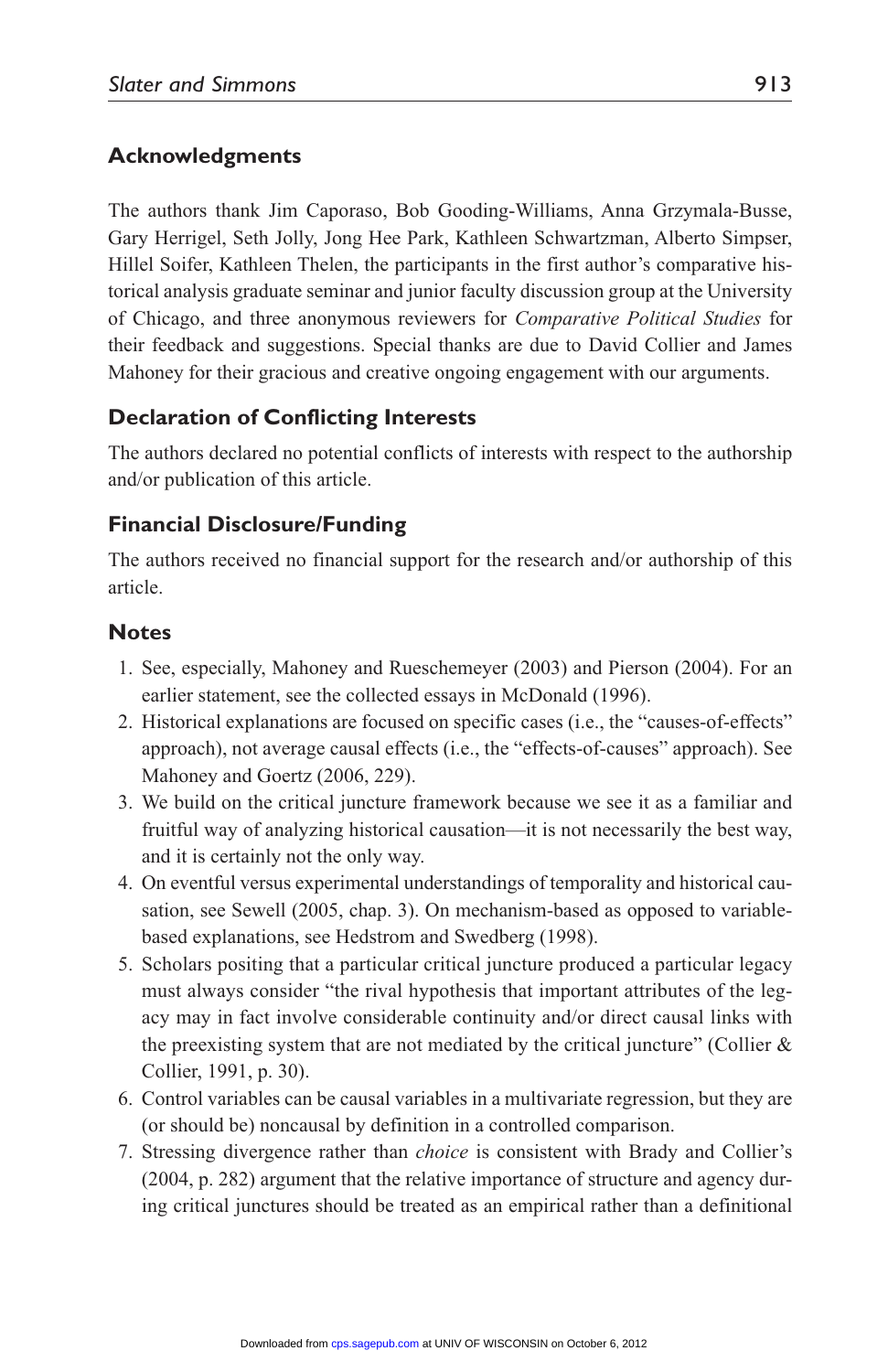question. Stressing divergence rather than *change* should allay Cappoccia and Kelemen's (2007) justifiable concern that an obsession with change will distract scholars from equally important cases of stability, thus sacrificing variation on the dependent variable.

- 8. Unlike Pierson's third truncation logic, Mill's prioritizes the theoretical knowledge of the reader, not the theoretical interests of the author.
- 9. As Rigby (1995) puts it, "Although my being born was a condition of my writing this article, we would not normally refer to it as the 'cause' of my doing so" (p. 234). In our terms, this is because birth is both a *trivial cause* of writing and a *background similarity* that cannot explain why some people write articles whereas others do not.
- 10. See Mahoney, Kimball, and Koivu (2008) on the weighting of proximate versus distal causes.
- 11. One might object that family law is actually Charrad's dependent variable because the origins of legal reform attract the bulk of her attention. By treating state–tribe relations as a critical antecedent, we believe we better capture the importance of family law as both *explanans* and *explanandum* in her study.
- 12. The exceptional antecedent weakness of the Mexican and Venezuelan oligarchies also appears to help explain why party politicians only followed a "radical populist" incorporation strategy in these cases, encompassing peasants as well as workers (Collier & Collier, 1991, pp. 113-124). Critical antecedents do not seem to help explain other types of divergence among the six cases of party incorporation, in either party systems or regime outcomes.
- 13. Although one needs a broader appreciation of antecedent variation in oligarchic power to understand the full range of subsequent divergence across the Colliers' eight cases, their evidence suggests that it is specifically variation in the political power of the oligarchy *in the countryside* that best explains the core divergence between state and party incorporation.
- 14. Labor incorporation was still avoidable in the more agrarian societies of Eastern Europe, permitting the persistence of "traditional dictatorships" as a fourth regime outcome.
- 15. Our analysis here solely focuses on the two cases and two regime outcomes on which their analyses overlap. Mahoney's portrayal of the liberal era as the critical juncture rests on a broader, five-case comparison as well as more fine-grained regime variation.
- 16. We do not discuss Mahoney's (2003, chap. 3-4) own extensive treatment of antecedent conditions here because it would not shed light on the overlap in his and Yashar's arguments.
- 17. Mahoney places more stress than Yashar on elite choices during the liberal era in spawning new regime trajectories, even as they emphasize similar structural factors.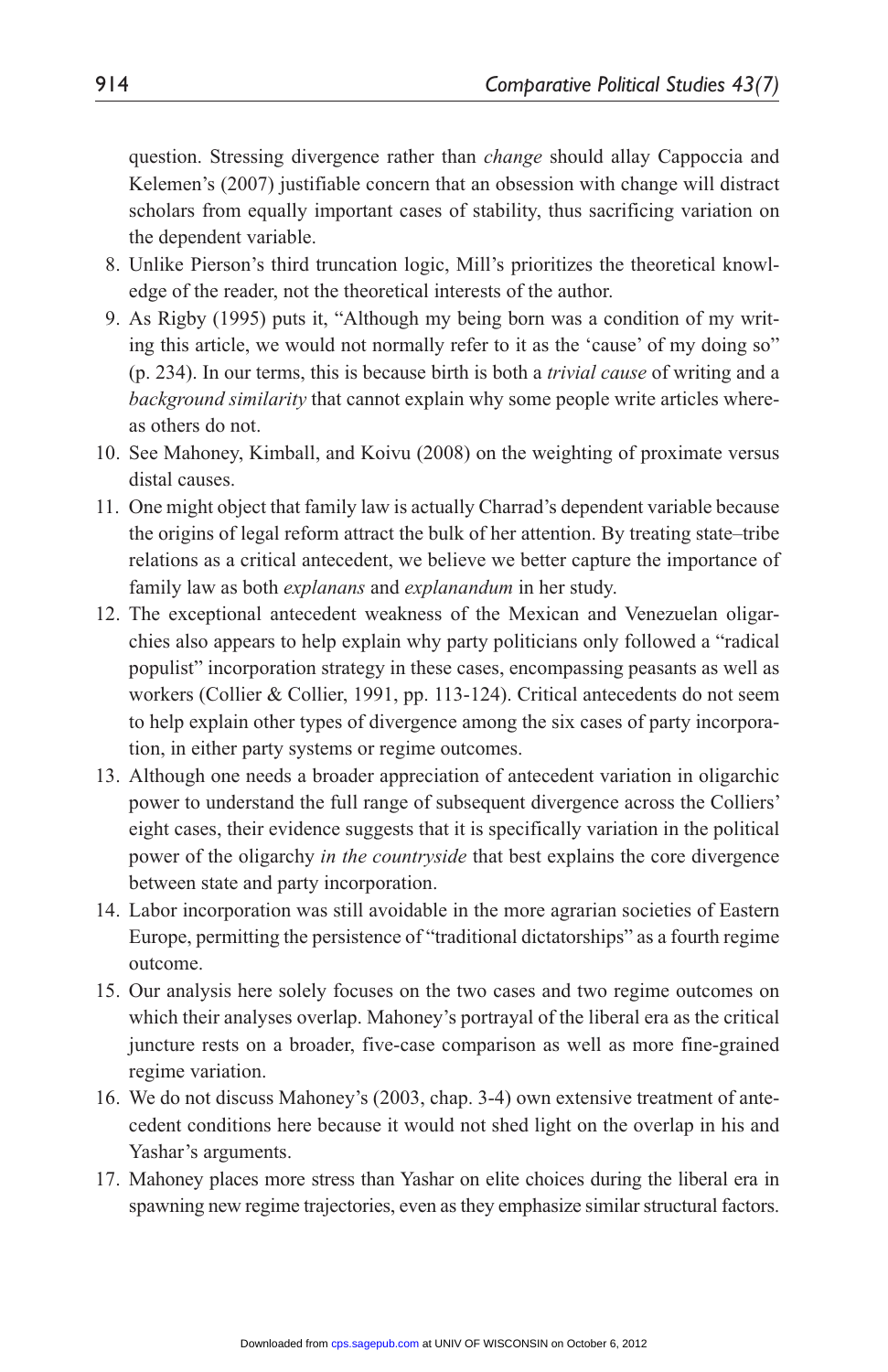- 18. Intra-Muslim cleavages also worked in this fashion in some instances (Varshney, 2002, p. 174). Because Wilkinson also emphasizes intra-Hindu cleavages, we focus on this point of overlap.
- 19. Critical antecedents facilitate the construction of a controlled comparison among seven diverse Southeast Asian countries in Slater (in press, chap. 3).
- 20. Marx compares these cases with the United States. As with the Mahoney–Yashar pairing, we focus here on the cases where Marx and Lieberman overlap.
- 21. The Boer War in South Africa and the fall of the emperor are explicitly described as similar crises (Lieberman, 2003, p. 527), despite Marx's evidence to the contrary.
- 22. Although none of the critical antecedents analyzed here are explicitly treated as independent variables, all can be potentially recast as measurable variables by anyone seeking to conduct a quantitative test of these scholars' historical claims.

#### **References**

- Brady, H. E., & Collier, D. (Eds.). (2004). *Rethinking social inquiry: Diverse tools, shared standards*. Lanham, MD: Rowman & Littlefield.
- Cappoccia, G., & Kelemen, R. D. (2007). The study of critical junctures: Theory, narrative and counterfactuals in historical institutionalism. *World Politics*, *59*, 341-369.
- Charrad, M. (2001). *States and women's rights: The making of postcolonial Tunisia, Algeria, and Morocco*. Berkeley: University of California Press.
- Collier, R. B., & Collier, D. (1991). *Shaping the political arena: Critical junctures, the labor movement, and regime dynamics in Latin America*. Princeton, NJ: Princeton University Press.
- Grzymala-Busse, A. M. (2002). *Redeeming the communist past*. New York: Cambridge University Press.
- Hedstrom, P., & Swedberg, R. (Eds.). (1998). *Social mechanisms: An analytical approach to social theory*. New York: Cambridge University Press.
- Kalyvas, S. (1996). *The rise of Christian democracy in Europe*. Ithaca, NY: Cornell University Press.
- Katznelson, I. (2003). Periodization and preferences: Reflections on purposive action in comparative historical social science. In J. Mahoney & D. Rueschemeyer (Eds.), *Comparative historical analysis in the social sciences* (pp. 270-301). New York: Cambridge University Press.
- King, G., Keohane, R. O., & Verba, S. (1994). *Designing social inquiry: Scientific inference in qualitative research*. Princeton, NJ: Princeton University Press.
- Kohli, A. (1990). *Democracy and discontent: India's growing crisis of governability*. New York: Cambridge University Press.
- Lieberman, E. S. (2003). *Race and regionalism in the politics of taxation in Brazil and South Africa*. New York: Cambridge University Press.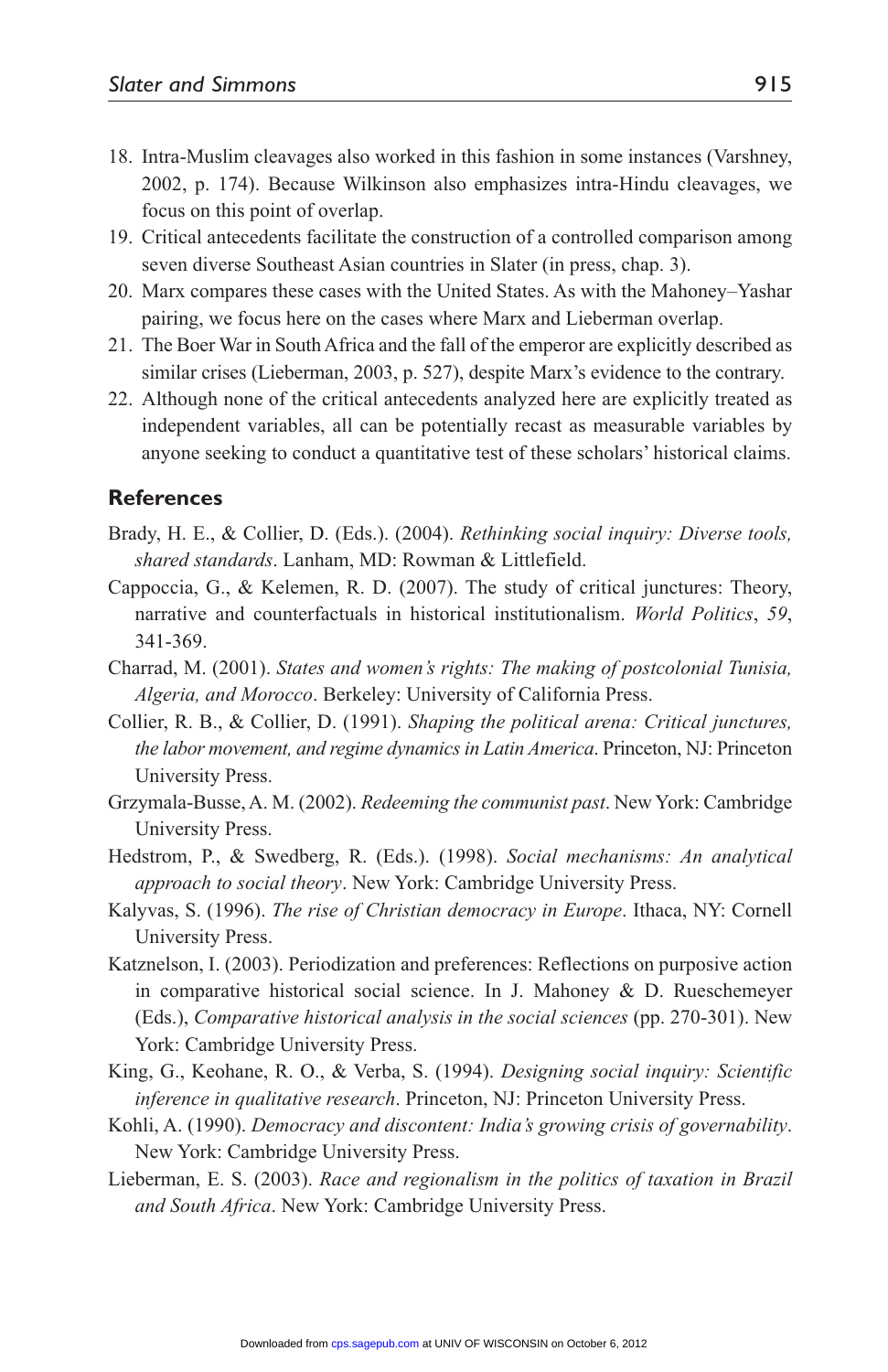- Lipset, S. M., & Rokkan, S. (1990). Cleavage structures, party systems, and voter alignments. In P. Mair (Ed.), *The West European party system* (pp. 91-138). Oxford, UK: Oxford University Press. (Original work published 1967)
- Luebbert, G. M. (1991). *Liberalism, fascism, or social democracy: Social classes and the political origins of regimes in interwar Europe*. New York: Oxford University Press.
- Mahoney, J. (2001). *The legacies of liberalism: Path dependence and political regimes in Central America*. Baltimore: Johns Hopkins University Press.
- Mahoney, J. (2003). Strategies of causal assessment in comparative historical analysis. In J. Mahoney & D. Rueschemeyer (Eds.), *Comparative historical analysis in the social sciences* (pp. 337-372). New York: Cambridge University Press.
- Mahoney, J., & Goertz, G. (2006). A tale of two cultures: Contrasting quantitative and qualitative research. *Political Analysis*, *14*, 227-249.
- Mahoney, J., Kimball, E., & Koivu, K. L. (2008). The logic of historical explanation in the social sciences. *Comparative Political Studies*, *42*, 114-146.
- Mahoney, J., & Rueschemeyer, D. (Eds.). (2003). *Comparative historical analysis in the social sciences*. New York: Cambridge University Press.
- Marx, A. W. (1998). *Making race and nation*. New York: Cambridge University Press.
- McAdam, D. (1982). *Political process and the development of Black insurgency, 1930-1970*. Chicago: University of Chicago Press.
- McDonald, T. (Ed.). (1996). *The historic turn in the human sciences*. Ann Arbor: University of Michigan Press.
- Pierson, P. (2003). Big, slow-moving, and . . . invisible: Macrosocial processes in the study of comparative politics. In J. Mahoney & D. Rueschemeyer (Eds.), *Comparative historical analysis in the social sciences* (pp. 177-207). New York: Cambridge University Press.
- Pierson, P. (2004). *Politics in time*. Princeton, NJ: Princeton University Press.
- Rigby, S. H. (1995). Historical causation: Is one thing more important than another? *History*, *80*, 227-242.
- Sewell, W. (2005). *Logics of history*. Chicago: University of Chicago Press.
- Slater, D. (in press). *Ordering power: Contentious politics and authoritarian leviathans in Southeast Asia*. New York: Cambridge University Press.
- Thelen, K. (2003). How institutions evolve: Insights from comparative historical analysis. In J. Mahoney & D. Rueschemeyer (Eds.), *Comparative historical analysis in the social sciences* (pp. 208-240). New York: Cambridge University Press.
- Tilly, C. (2001). Mechanisms in political processes. *Annual Review of Political Science*, *4*, 421-441.
- Varshney, A. (2002). *Ethnic conflict and civic life: Hindus and Muslims in India*. New Haven, CT: Yale University Press.
- Wilkinson, S. (2004). *Votes and violence: Electoral competition and ethnic riots in India*. New York: Cambridge University Press.